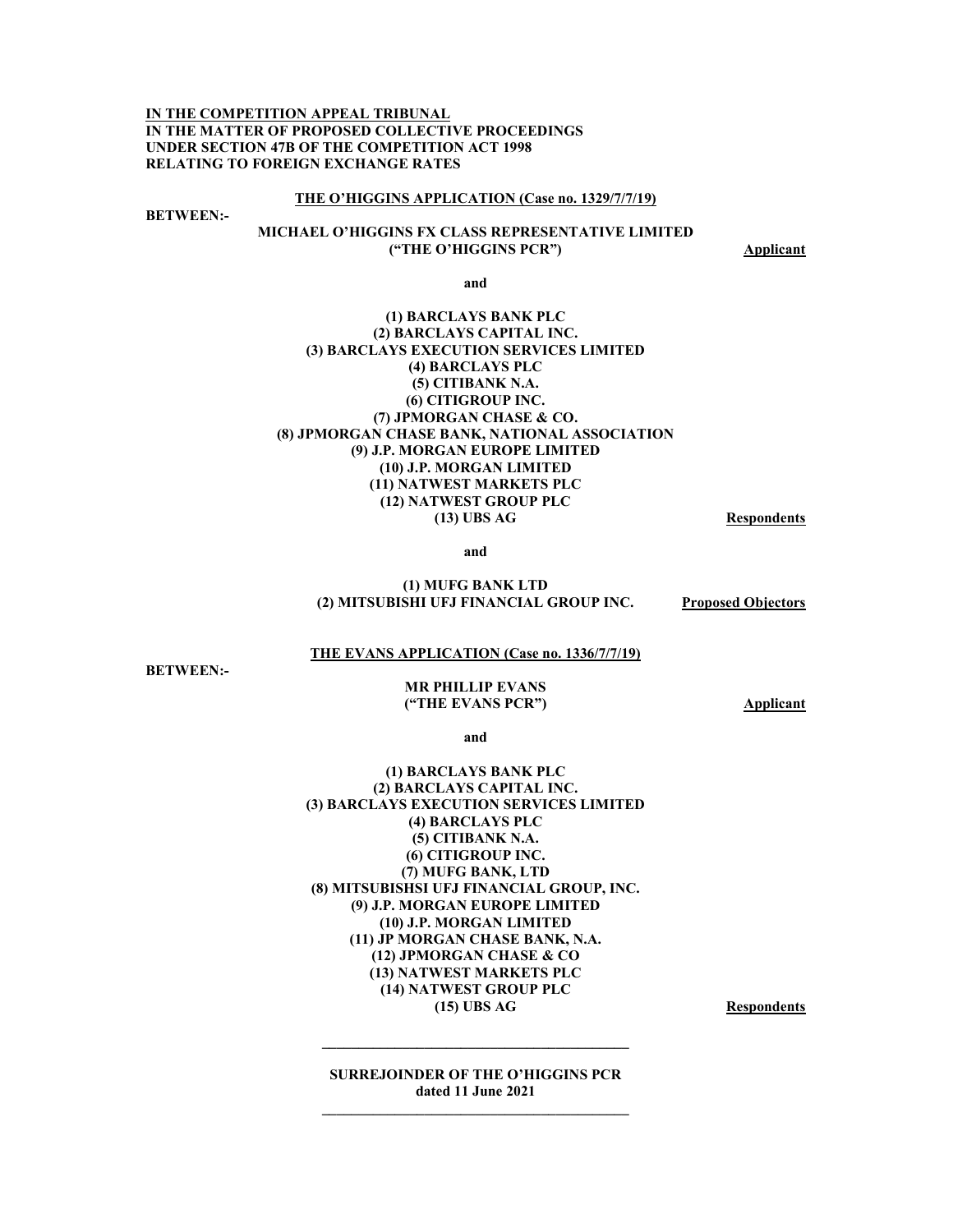# **TABLE OF CONTENTS**

| A.             |                                                                                         |  |
|----------------|-----------------------------------------------------------------------------------------|--|
| <b>B.</b>      |                                                                                         |  |
| <b>B</b> 1.    | Is the Tribunal entitled to consider whether the proceedings should be opt-in at all? 7 |  |
| <b>B2.</b>     | Is there a general preference in favour of opt-in proceedings where practicable? 10     |  |
| $C_{\cdot}$    |                                                                                         |  |
| C1.            |                                                                                         |  |
| C2.            |                                                                                         |  |
| D.             |                                                                                         |  |
| E.             |                                                                                         |  |
| F <sub>r</sub> |                                                                                         |  |
| G.             |                                                                                         |  |
| H.             |                                                                                         |  |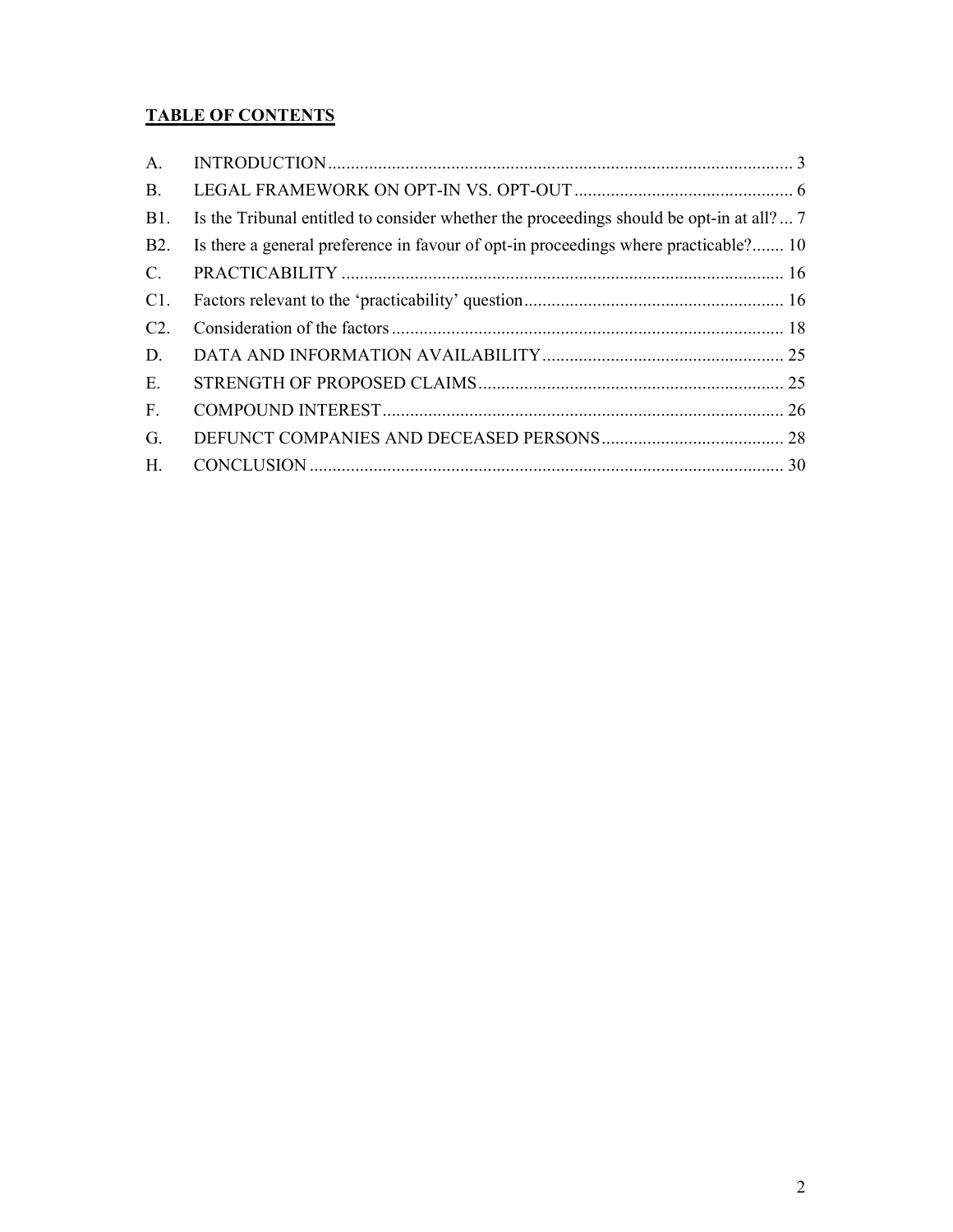# **A. INTRODUCTION**

- 1. These submissions by the O'Higgins PCR are served pursuant to paragraph 8 of the Tribunal's Order of 15 January 2021. They reply to the Respondents' Joint CPO Rejoinder dated 4 June 2021 (the "**Rejoinder**"). Paragraph references are to the Rejoinder unless otherwise indicated.
- 2. Save where expressly stated, the O'Higgins PCR maintains its case as set out in its claim form and in its CPO submissions dated 23 April 2021 (the "**O'Higgins CPO Submissions**"). Defined terms are the same as in that document. Failure to address a point made by the Respondents should not be treated as an admission and the O'Higgins PCR does not repeat points where they are already made in those previous submissions.
- 3. In the Rejoinder, the Respondents appear to accept that a CPO should be made they go so far as to say that it is an "*eminently suitable case*" for certification, at paragraph 5 – but maintain their case that the certification should be on the basis of opt-in proceedings, rather than opt-out proceedings. They do so on the basis of two mistaken premises, mentioned at paragraph 5 of the introduction:
	- (1) The idea that there is a general preference in favour of opt-in proceedings, which the Respondents seem at points to elevate to a presumption. This proposition is wrong, as explained in section B of the O'Higgins CPO Submissions, and further in section B below.
	- (2) The suggestion that the proposed class is "*comprised overwhelmingly of professional FX users such as hedge funds, asset managers and large and/or sophisticated corporations with high value claims*". This statement wholly fails to account for (a) the diversity within the class, including the fact that many do not trade FX as a profession and are simply ordinary FX market users from many different industries, which means that a substantial portion of the class is likely to be difficult to contact and/or persuade to opt in, and (b) the fact that the class very likely includes some members with high-value claims, but there will also be a very long 'tail' of class members with claims which may still be worth thousands of pounds but which it may not make sense to pursue on an opt-in basis, especially against opponents like the Respondents.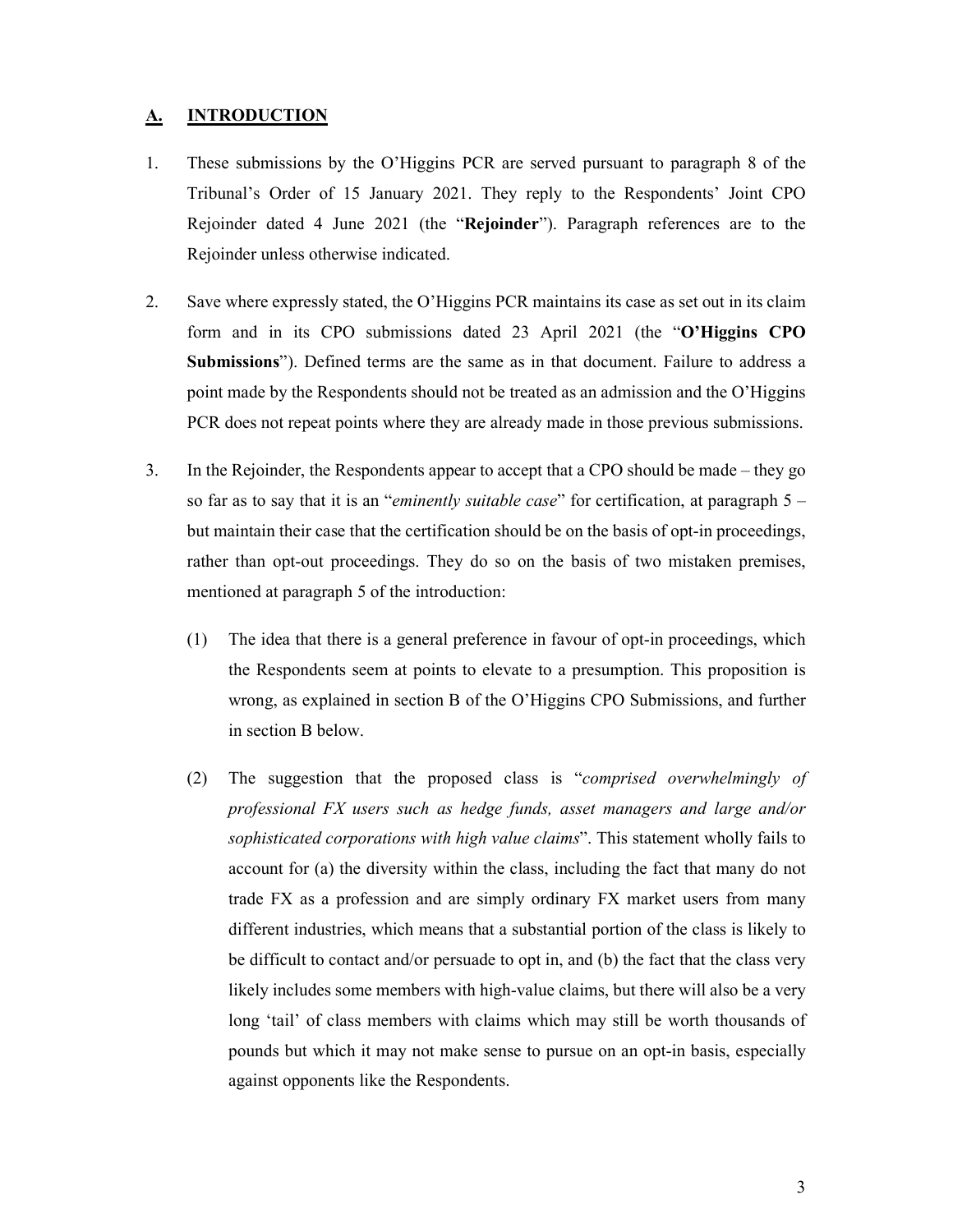- 4. There is one short answer to the Respondents' contentions. At paragraph 6(b), they suggest that the PCRs "*conspicuously do not say that they will not attempt to bring an opt-in claim, should the Tribunal find that to be more appropriate*". That significantly understates the evidence in fact given on behalf of the O'Higgins PCR:
	- (1) Mr O'Higgins confirmed his view, at paragraph 33 of O'Higgins 3, that an opt-in claim "*would ultimately not be an economically viable means of proceeding on behalf of the Proposed Class*". He further explained at paragraph 32 that his motivation was to represent all members of the proposed class and that he regards class members who suffered comparatively small losses as just as entitled to compensation as class members who suffered large losses. His motivation is not to bring an *Allianz*-style claim<sup>1</sup> on behalf of the small proportion of the class which is particularly sophisticated and suffered particularly large losses. He wants to represent everyone wronged by the Respondents' cartels.
	- (2) Mr Purslow, of Therium, the O'Higgins PCR's funders, confirmed at paragraph 6 of Purslow 2 that "*from Therium's perspective, opt-in proceedings would, in the present case, be likely to be impracticable*"; he concluded at paragraph 17 by saying that, on the present information, he does not think that he would get approval from Therium's Investment Committee to fund an opt-in claim.
- 5. Accordingly, the Tribunal should not assume, as the Respondents invite them to do, that failure to certify an opt-out claim will lead to an opt-in claim being brought. It is over two years since the Commission Decisions, yet no such claim has been proposed. That option is not on the table – for very good reason, as Mr Purslow explains carefully and in detail in his second witness statement. The CPO should be granted on an opt-out basis for all the reasons given in the O'Higgins CPO Submissions and elaborated on below in response to the Rejoinder.
- 6. Finally, it may be observed that if the Tribunal were to decline to certify on an opt-out basis and instead merely indicate that it would be prepared to certify the claim on an optin basis, as it is urged to do by the Respondents, it would of course be at odds with the

<sup>-</sup>1 The standalone proceedings being pursued in the High Court in respect of the FX cartels: *Allianz Global Investors GmbH & ors v. Deutsche Bank AG London & ors* (Claim no. CL-2020-000736).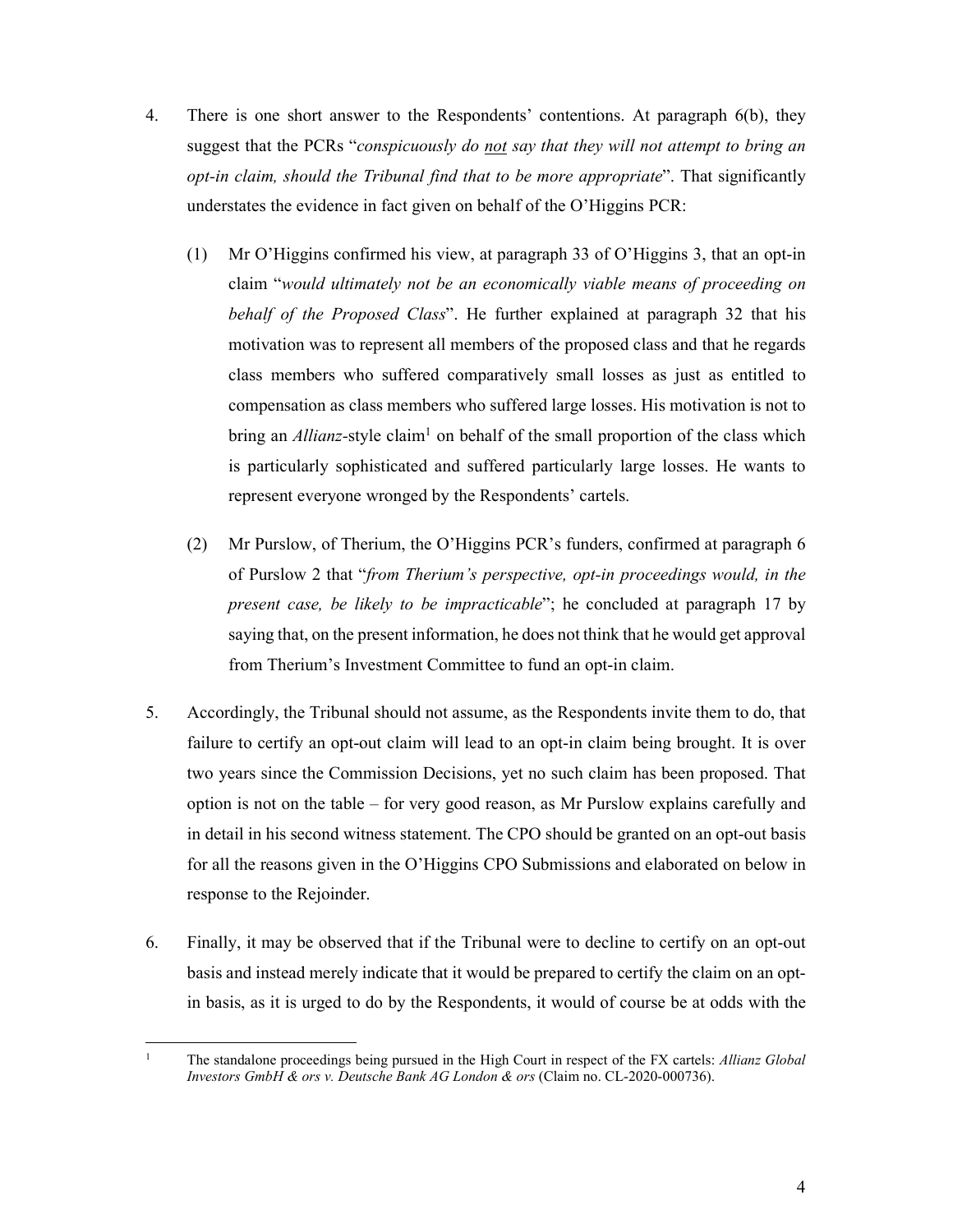international position: opt-out collective/class action proceedings are proceeding in each of Canada,<sup>2</sup> the US and Australia, and are proposed in Israel.<sup>3</sup> Even in the unlikely event that an opt-in claim were subsequently advanced at all, it would be liable to consist in a limited number of well-funded class members who have particularly large claims (analogous to the standalone *Allianz* litigation being pursued in the High Court);4 indeed, the Respondents themselves contend that such entities would form the core of any opt-in class. The effect of the Respondents' position would be that very many class members, with claims which may still worth thousands of pounds, would be excluded from recovery; the Respondents, by contrast, would have been allowed to perpetrate a yearslong cartel without having to compensate its victims. That would be to perpetuate an outcome deprecated by Lord Briggs in *Merricks v. Mastercard* [2021] Bus LR 25, at [53], discussing the issue of assessment of damages: "*the perception that anticompetitive conduct may never be effectively restrained in the future if wrongdoers cannot be brought to book by the masses of individual consumers* [here, ordinary FX market participants] *who may bear the ultimate loss from misconduct which has already occurred*".

- 7. Strikingly, the Respondents have chosen to adduce no witness or expert evidence whatsoever in support of their case, let alone submit any statement of truth. They also overlook key evidence given by the O'Higgins PCR's own witnesses, including in relation to the size and characteristics of the proposed class.
- 8. These submissions now address:
	- (1) the Respondents' case on the 'opt-in vs. opt-out' question (sections B and C);
	- (2) the Respondents' diminished enthusiasm for their case on data availability (section  $D)$ ;
	- (3) the Respondents' miscellaneous observations on the 'strength of the proposed claims' (most of which focus on the Evans PCR) (section E); and

-

<sup>2</sup> *Mancinelli v. Royal Bank of Canada* 2020 ONSC 1646 – a decision of Perell J, a very experienced class action judge, who certified a wide range of issues common to the class including damages.<br>See Annoy A to the Joint CPO Besponse

See Annex A to the Joint CPO Response. 4

See generally Purslow 2, esp. paragraph 14.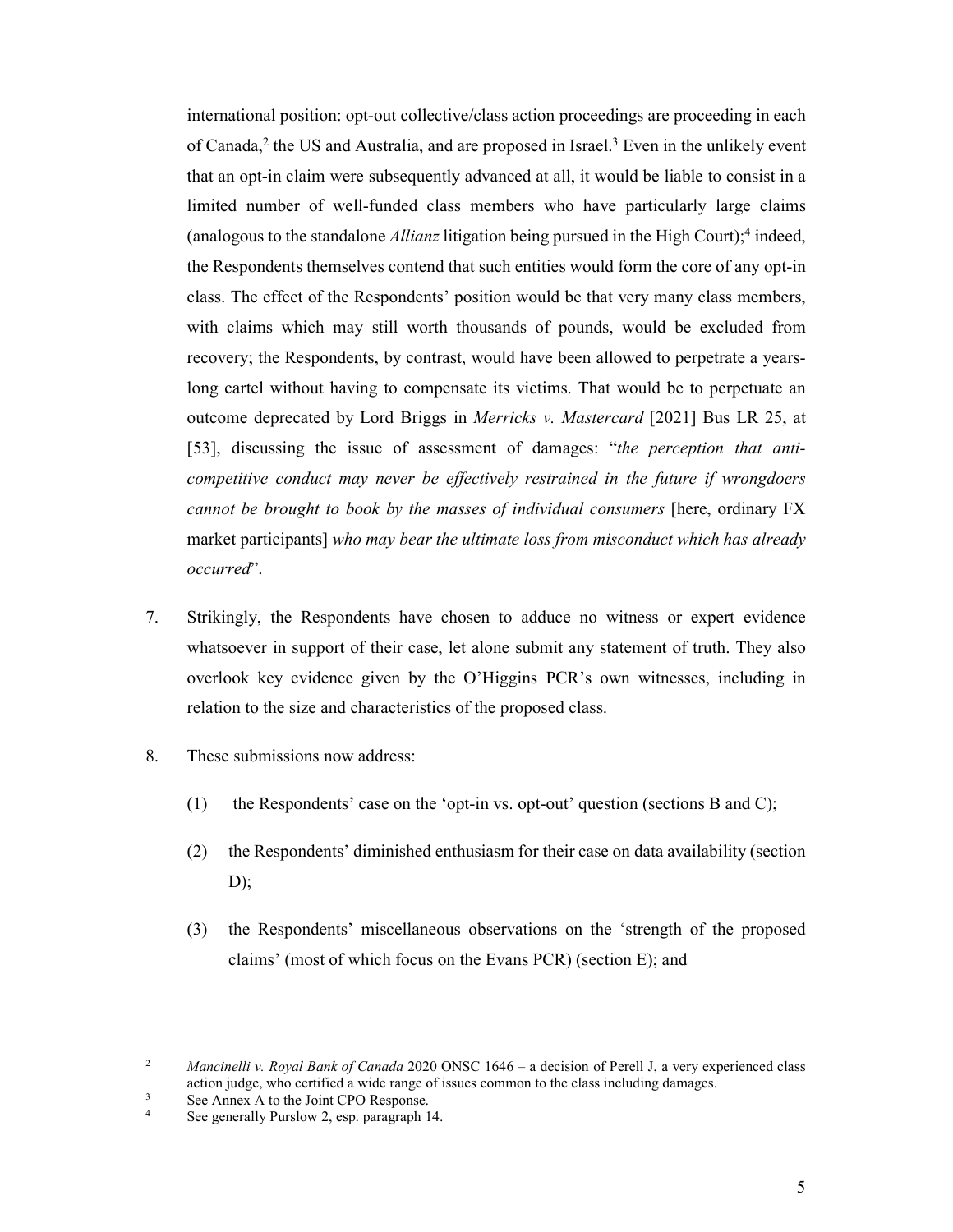(4) the two further additional points raised, belatedly, by the Respondents: the question of whether compound interest should be certified as a common issue (section F), and the issue of defunct companies and deceased persons (Section G).

# **B. LEGAL FRAMEWORK ON OPT-IN VS. OPT-OUT**

- 9. The Respondents suggest that there are two main points of legal principle at issue:
	- (1) Is the Tribunal entitled to consider whether the proceedings should be opt-in, in circumstances where this is not an option on the table?
	- (2) Is there a general preference in favour of opt-in proceedings where practicable?
- 10. As to the legal framework overall, the O'Higgins PCR maintains its position as set out in the O'Higgins CPO Submissions at paragraphs 7 to 53, in particular:
	- (1) The Tribunal is not mandated to consider whether the proceedings should be optin unless the decision is before it. As the O'Higgins CPO Submissions explained at paragraph 11(1), there is only a decision to be taken where the applicant has expressly presented its application on alternative bases (as UK Trucks Claim Ltd. did in the *Trucks* proceedings<sup>5</sup>), or otherwise expressly acknowledges that an optin basis would be viable. Paragraph 27 also acknowledged that there might be such a choice where it is manifest or obvious that the claim could be brought on an optin basis. That is not this case. All that the Tribunal has is contentions from the Respondents in legal submissions (unsupported by any evidence) that it might be possible to marshal an opt-in claim formed of the most sophisticated class members with the highest-value claims. It is not at all clear that such a claim would be possible – and in any event, that outcome would leave the vast majority of class members uncompensated.
	- (2) The legal background, including the decision of the Supreme Court in *Merricks*  and a proper interpretation of the CAT Rules, supports the approach taken by the O'Higgins PCR.

<sup>-</sup>5 Case 1282/7/7/18.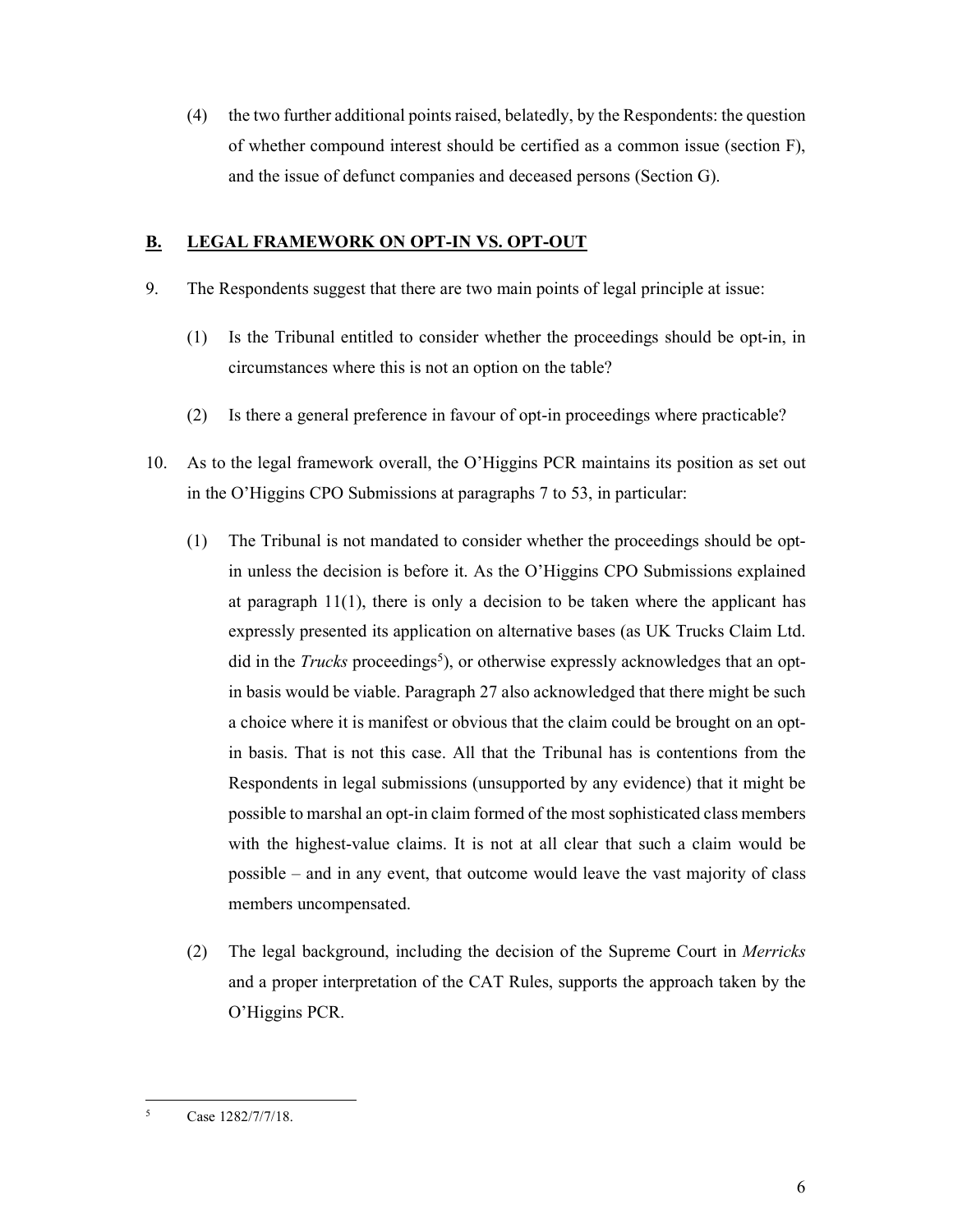- (3) The legislative background materials relied on by the Respondents in an attempt to suggest that the collective proceedings regime is intended to be only or primarily for the benefit for consumers are of dubious admissibility.
- (4) In any event, when one does consider those materials, it is clear that collective proceedings were to be made available for the benefit of businesses as much as consumers, and, further, that opt-out proceedings ought if anything to be the norm. Under the previous regime, only opt-in proceedings were available. They were widely regarded as a failure and hardly used; after putting together the only opt-in claim brought over the ten years during which that regime applied, the consumer body *Which?* stated that it would never bring another.
- (5) The collective proceedings case law and experience from other jurisdictions likewise support the position of the O'Higgins PCR and not the Respondents.
- 11. The O'Higgins PCR does not repeat those submissions here but addresses certain new points made in the Rejoinder in relation to each issue.

### **B1. Is the Tribunal entitled to consider whether the proceedings should be opt-in at all?**

- 12. The Rejoinder suggests at paragraph 11 that the submission of the O'Higgins PCR that the Tribunal is only mandated to consider whether an opt-in approach would be preferable to an opt-out approach where the decision is presented to it "*produces arbitrary results, depending on whether one or more PCRs put forward an opt-in proposal*". There is no arbitrariness:
	- (1) In each case, applicants will take a view on whether the claim is more viable as an opt-out action or an opt-in action, and will formulate their applications accordingly. The fact that more opt-out actions are brought than opt-in may indicate that opt-in actions are often impracticable (as the experience of *Which?* shows). Nonetheless, where the claim is of a type which could sensibly be brought as an opt-in, this may be volunteered – as the RHA did in its *Trucks* claim,<sup>6</sup> having regard to its privileged position as a trade organisation with privileged access to members of the proposed

<sup>-</sup>6 Case 1289/7/7/18.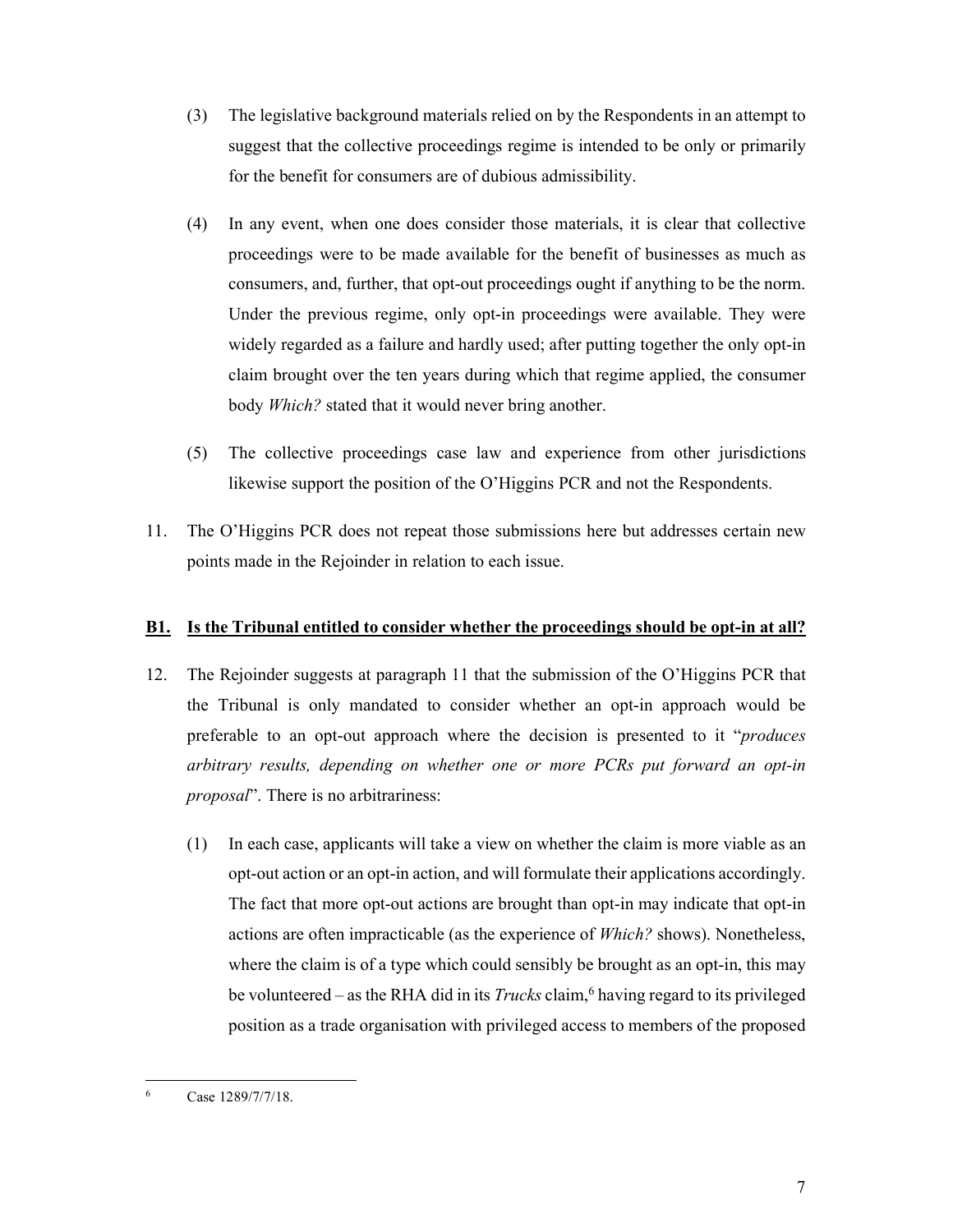class, and as has happened in one other of the 12 CPO applications filed with the Tribunal to date (see paragraph 46 of the O'Higgins CPO Submissions<sup>7</sup>). If an applicant does not volunteer an opt-in claim, it is reasonable to assume that is because it has taken the view that the opt-out claim is more appropriate. That result is anything but arbitrary: to the contrary, it is the result of careful consideration by the applicant who seeks to represent the class in their best interests.

- (2) As the O'Higgins CPO Submissions noted at paragraphs 11(1) and 27, even where an opt-in proposal is not formally presented to the Tribunal, it may be that it is in fact an option because the applicant concedes as much or because an opt-in claim would manifestly be viable. In such circumstances the Tribunal may consider it appropriate to consider the question, and this removes any possible arbitrariness in cases where an opt-in proceeding really would be the very plainly preferable option. There is no cause for doing so on the basis of the thought experiment posited by the Respondents – that opt-in proceedings *may* be practicable and preferable to opt-out proceedings.
- 13. It is no doubt for this reason that, in the opt-out proceedings considered to date, the Tribunal has simply considered the question of whether an opt-out claim is suitable, rather than conducting an artificial exercise of considering whether an opt-in claim might in theory have been a plausible option. There is no stage in the analysis of the Supreme Court in the *Merricks* case where it was thought necessary to consider the question whether the proceedings might have been brought as an opt-in instead, or even to gesture towards such a question. The same was true in the *Gibson* case, as explained at paragraph 48 of the O'Higgins CPO Submissions.
- 14. As to the submissions concerning the proper reading of the 1998 Act and the Tribunal's rules at paragraph 12 of the Rejoinder, these points have likewise been dealt with in the O'Higgins CPO Submissions. In short:
	- (1) The ultimate order authorising collective proceedings to go ahead will of course have to state in it whether the proceedings are opt-out or opt-in proceedings. That is all that is mandated by section 47B(7).

-7

One CPO application has been filed since, also seeking an opt-out CPO (case 1403/7/7/21).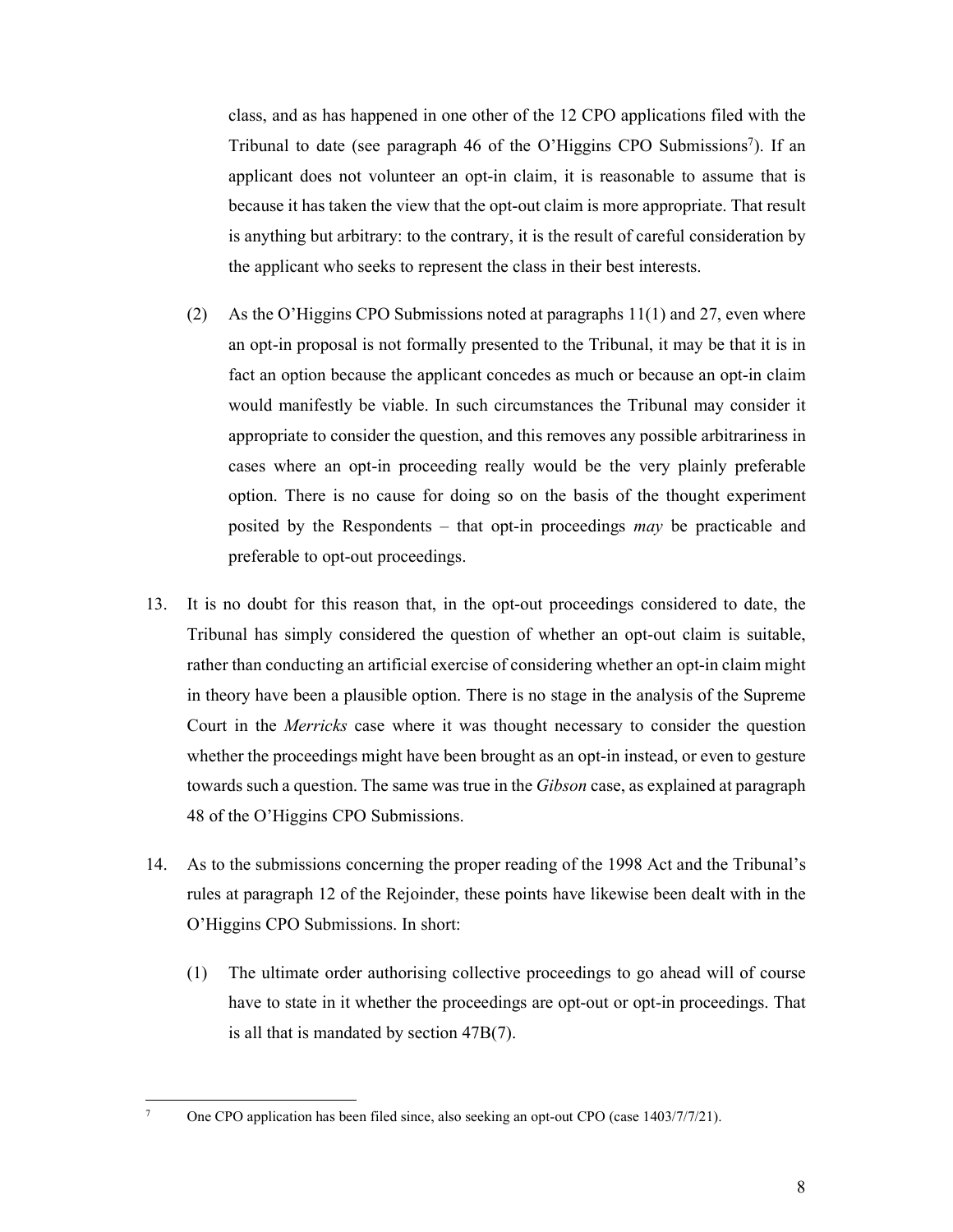- (2) The main test which the Tribunal is to apply under Rules 77 and 79 of the Tribunal Rules is a comparative one: are the proceedings more appropriately brought as collective or individual proceedings? Rule 79(3), addressing the factors relevant to an opt-out vs. opt-in decision, does not mandate that the Tribunal must specifically consider these factors in every case in order to determine which type of proceedings to certify, but rather sets what factors are relevant where such a decision is necessary. Such a decision is not necessary here. The mere fact that the Respondents would prefer the proceedings to be opt-in (because it would result in both CPO applications failing, and, if an opt-in claim were to go ahead on some other basis or brought by some other applicant, a vastly reduced class size and significantly less to pay in damages) does not mean that the Tribunal has to waste its time considering this question.
- 15. As to paragraph 13 of the Rejoinder, the question of the circumstances when it might be appropriate for the Tribunal to consider the possibility of opt-in proceedings in the alternative have already been addressed at paragraph 12 above.
- 16. Further, as set out at paragraph 4 above, the O'Higgins PCR has submitted clear evidence explaining: (a) Mr O'Higgins views an opt-in claim as not being economically viable, and further it would not fulfil his goal of representing all members of the proposed class, including those with relatively modest claims, rather than only sophisticated entities with high-value claims who might have the wherewithal to opt in; and (b) it is not likely that an opt-in claim could even be funded, as Mr Purslow explains.
- 17. In these circumstances it would be a dereliction of duty for the Tribunal to refuse to certify either CPO application currently before it on the basis of the Respondents' 'thought experiment' of a wholly theoretical and non-existent opt-in alternative (contrary to paragraph 14 of the Rejoinder).
- 18. The Tribunal has no information about the costings, economic viability, class composition, or any other features of such a putative opt-in claim. The Tribunal is simply not in a place to give sensible consideration to the issue. It is for this reason that the O'Higgins PCR suggests that the question of considering the two alternatives can in principle only arise where the applicant concedes the viability of opt-in proceedings or it is manifestly possible for opt-in proceedings to be brought. Without such thresholds, or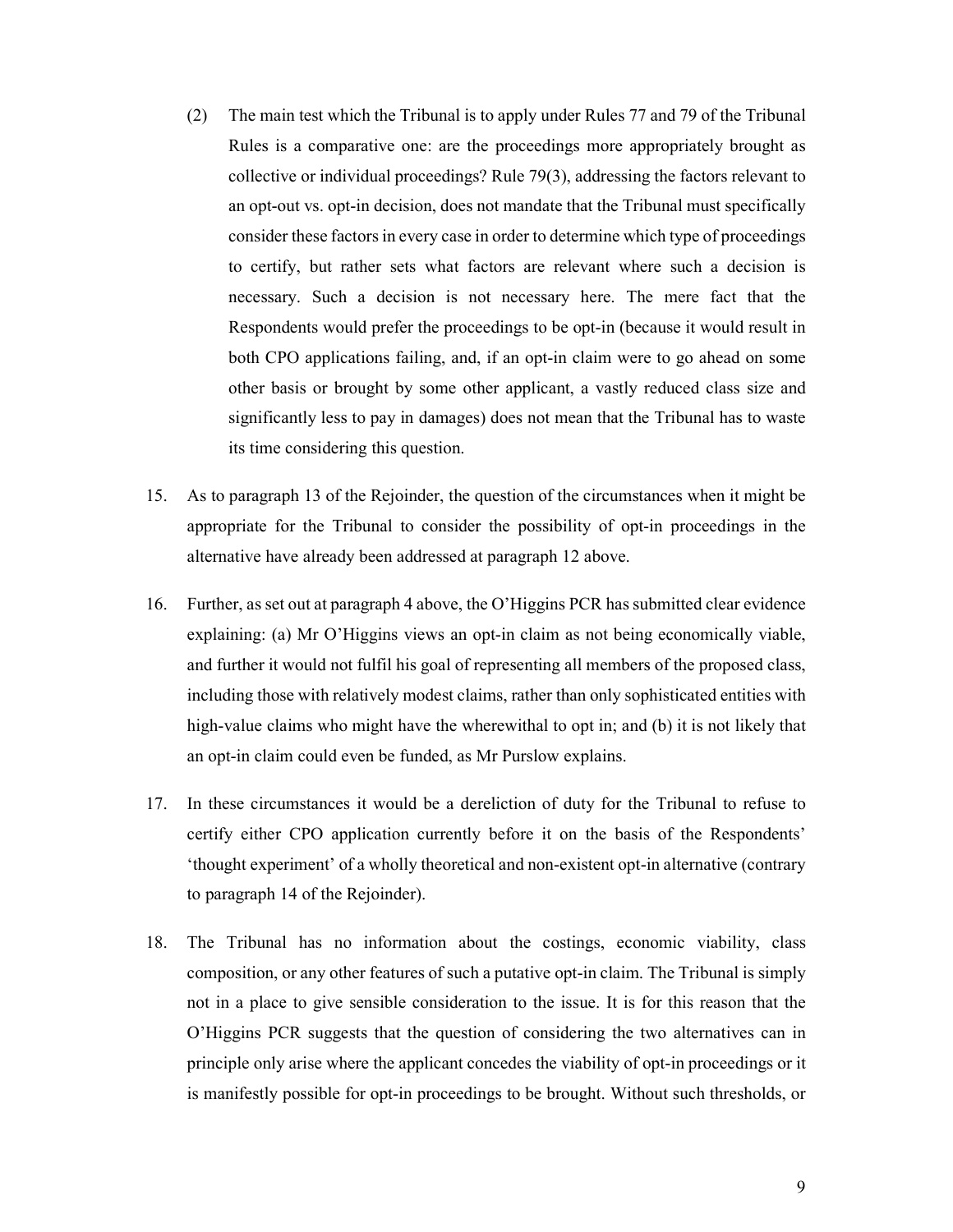some similar threshold, the Tribunal will be pulled into unedifying speculation. Save in exceptional cases, the Tribunal should deal with the applications (and choices) which are actually before it.

### **B2. Is there a general preference in favour of opt-in proceedings where practicable?**

19. Leaving aside the foregoing, it is quite clear that there is and can be no general preference in favour of proceedings being opt-in as opposed to opt-out.

# *(a) Burden of proof*

- 20. At paragraph 17 of the Rejoinder, the Respondents advance some further submissions concerning the burden of proof the logic of which is difficult to follow. In particular:
	- (1) The Respondents' proposed test that there is a general preference in favour of opt-in proceedings where they are practicable – does, by its nature, introduce the question of the practicability of opt-in proceedings as a threshold issue (the question of the 'general preference' logically cannot arise where opt-in proceedings are not practicable). The O'Higgins PCR had assumed that the Respondents were seeking to suggest that it was for the applicant to demonstrate that an opt-in procedure would be impracticable. It had seemed to attempt to place this burden on the PCRs at various points in its Response: see, e.g., paragraph 3(a). (It also seems to do so at various points in the Rejoinder, e.g., paragraph 47.)
	- (2) However, the O'Higgins PCR notes that the Respondents have now disclaimed this submission at paragraph 17(a) of the Rejoinder, stating that they are not seeking to turn the question of practicability into a threshold issue. It follows, therefore, that in order to be able to rely on any general preference as they seek to do, the burden must be on the *Respondents* to show that opt-in proceedings would be practicable – as otherwise the question of the application of the purported general 'preference' would not seem to arise.
	- (3) Indeed, it is right that, if the question is to be analysed at all in the way the Respondents suggest, the burden of proof *should* rest on the respondent to a CPO application to show *positively* that opt-in proceedings would be practicable, at least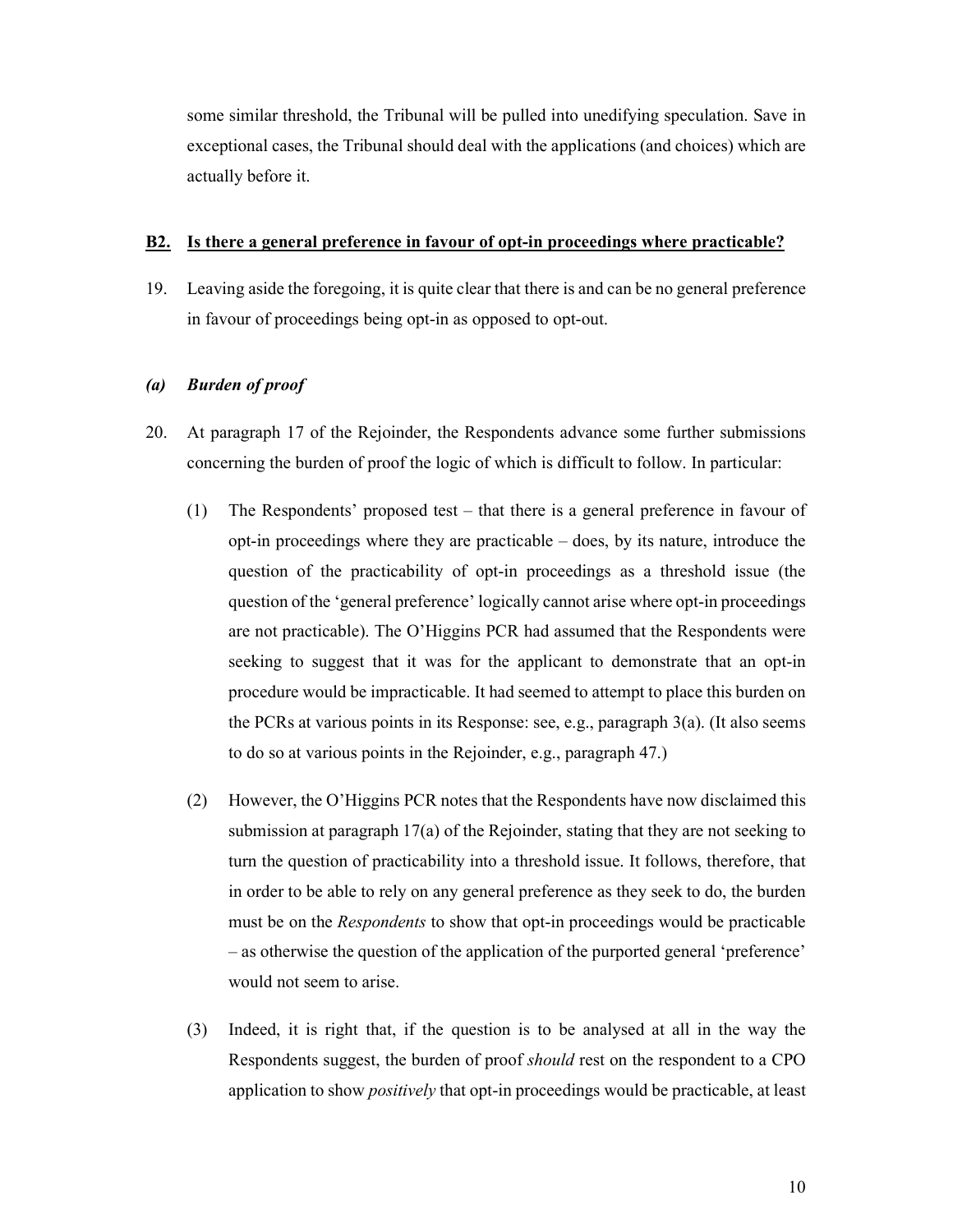where none are applied for. It would be obviously wrong for the Tribunal to refuse to certify an opt-out claim on the basis that the applicant had *failed* positively to demonstrate that an opt-in claim was *impracticable*. The Tribunal must make a *positive* finding to the effect that an opt-in claim would be *practicable* before it even considers refusing an opt-out application by saying that the applicant should proceed on an opt-in basis instead.

- (4) The Respondents have, of course, wholly failed to discharge the burden of showing that opt-in proceedings would be practicable, as explained above and in the O'Higgins CPO Submissions – not least because they have failed to adduce any evidence to that effect (or to counter the evidence to the contrary adduced by the O'Higgins PCR and Evans PCR).
- (5) By contrast, once that threshold question has been passed and the Respondents have succeeded in establishing that opt-in proceedings are practicable, the burden seems to shift again, according to the Respondents: this time, the 'general preference' comes into play and it is for the CPO applicant to 'counter' or 'outweigh' the general preference, as set out at paragraph 17(b). To use the language deployed at paragraph 35, this is said to be a "*general, but rebuttable, preference in favour of opt-out proceedings where they are practicable*".
- 21. The intricacies of applying these back-and-forth burdens of proof, and the evidential complications which arise, are, it is suggested, unlikely to assist the parties or the Tribunal in future CPO cases, and are a reason to disregard the Respondents' submission as to the existence of a 'general rebuttable preference' (whatever is meant by that).
- 22. The O'Higgins CPR respectfully suggests that a rather simpler approach is preferable:
	- (1) The analysis of 'opt-in vs. opt-out' should only be undertaken where the issue is properly before the Tribunal, i.e. where it is clear there is a genuine choice. As set out above, this can only happen where the applicants have expressly presented alternative opt-out and opt-in applications supported by evidence, or have conceded that opt-in proceedings would be practicable, or, in exceptional circumstances, where it is manifest that opt-in proceedings would be practicable. On this approach, no complicated burden of proof questions arise concerning the question whether opt-in proceedings would be practicable.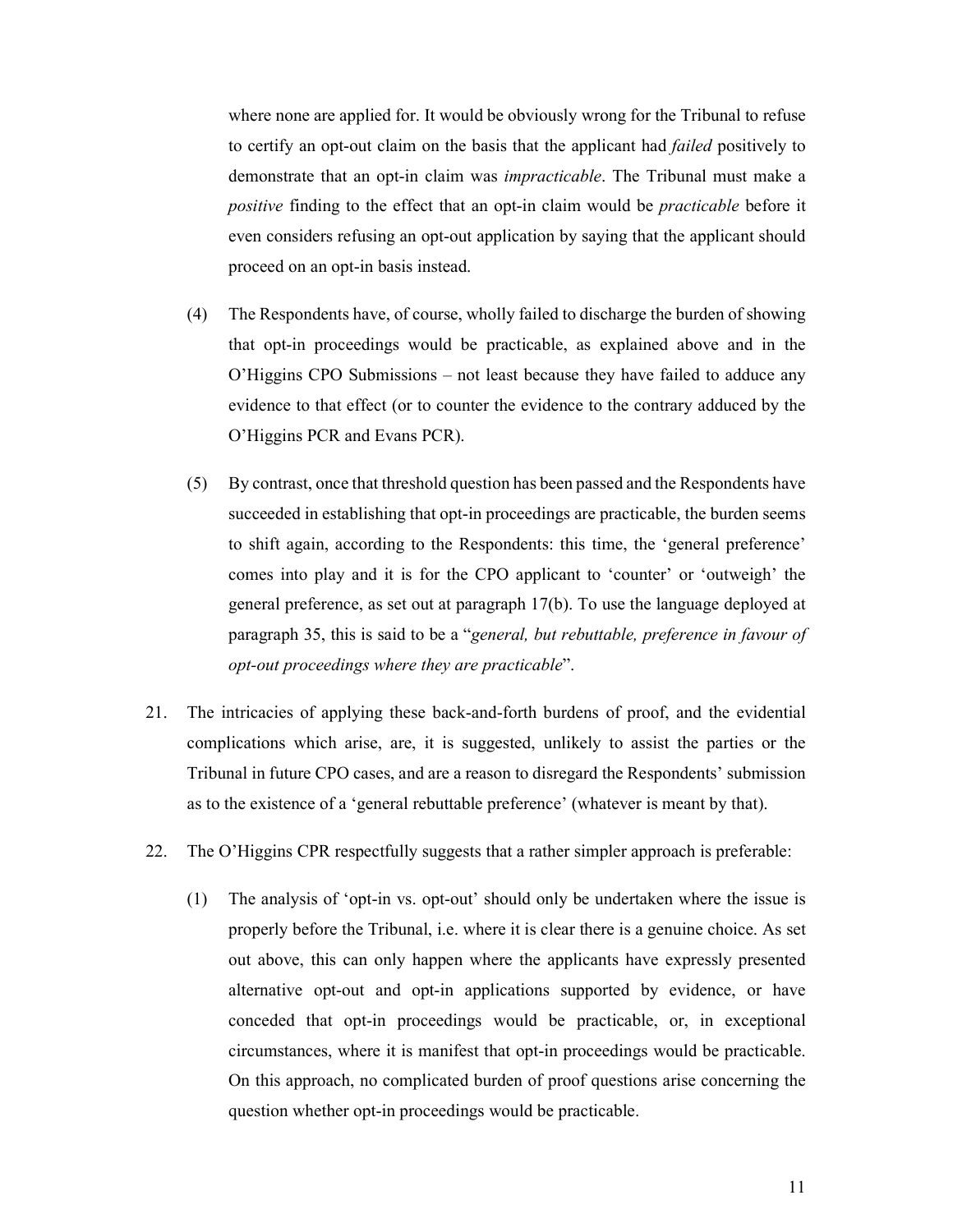(2) Only then should the Tribunal consider the question of 'opt-in vs. opt-out', as a matter of its discretion. It benefits from a free hand in so doing and is not trammelled by unhelpful rebuttable presumptions or preferences.

#### *(b) Rule 79(3)*

- 23. The Respondents' argument thereafter proceeds from the alleged "*starting point*", Tribunal Rule 79(3), which mandates the Tribunal – when it is determining whether collective proceedings should be opt-in or opt-out – to take into account the factor "*whether it is practicable for the proceedings to be brought as opt-in proceedings*": see paragraph 19 of the Rejoinder.
- 24. As the O'Higgins PCR has noted (at paragraph 23 of the O'Higgins CPO Submissions), the reference to this factor in Tribunal Rule 79(3) in fact militates in precisely the opposite direction. As the history prior to the introduction of opt-out collective proceedings shows, opt-in proceedings are cumbersome and often not viable, including because they are so expensive to administer and because many fewer class members will opt in right at the start than will make themselves known at the end of the proceedings in order to collect from an existing damages pot (after costs have been taken from it). The Respondents have therefore misunderstood and hence misrepresented the position at paragraph 20 of the Rejoinder. A conclusion that opt-in proceedings might be practicable does not create a presumption or preference in favour of such opt-in proceedings. Rather, a conclusion that opt-in proceedings might be *impracticable* dictates a conclusion in favour of opt-out proceedings, for obvious reasons, such that it is appropriate to consider the question of the practicability of opt-in proceedings when the Tribunal is considering whether to make an order for a CPO on an opt-in basis.

### *(c) The Tribunal's Guide*

25. The Respondents place significant weight on the Tribunal's Guide in their arguments in the Rejoinder in relation to the Tribunal's ability to consider opt-in proceedings where none are 'on the table'. The Tribunal's Guide is not binding. The Tribunal's discretion is granted and governed by the statute and by Tribunal Rules. To the extent that the Guide is relevant at all: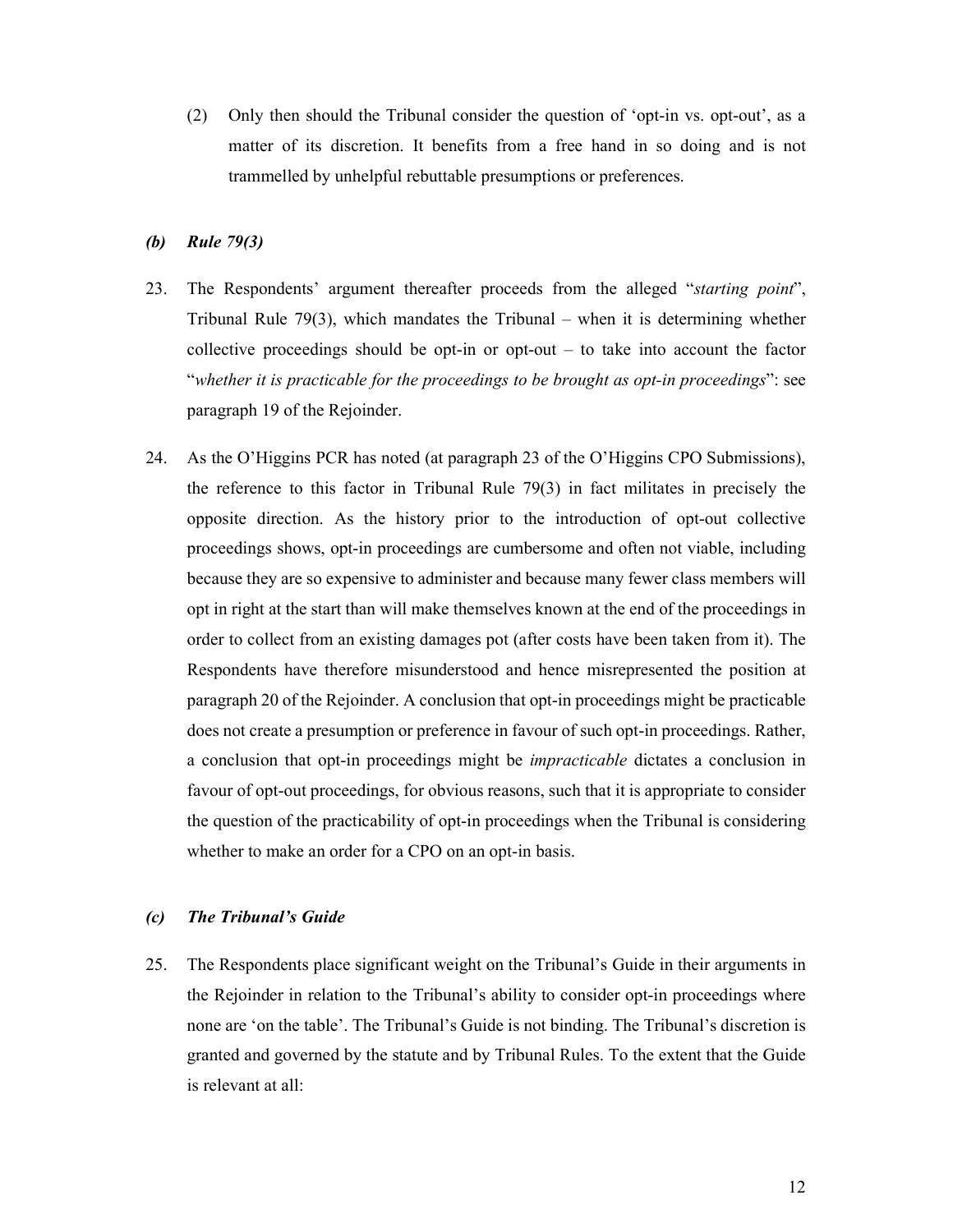- (1) The O'Higgins PCR maintains its position that the general preference referred to at paragraph 6.39 only arises where the Tribunal is actually required to choose between opt-in and opt-out.
- (2) The fact that paragraph 6.38 requires submissions as to why opt-out proceedings would be more appropriate than opt-in proceedings is immaterial. This is relevant to satisfying the Tribunal that the applicant has properly considered the form of the proceedings (and so does away with the problem of adventitiousness or arbitrariness which the Respondents fear). It cannot be used to found any kind of general preference or presumption.

### *(d) Legislative background materials*

- 26. In the O'Higgins CPO Submissions, the O'Higgins PCR had taken issue with the way in which the Respondents sought to deploy the legislative background materials. They cherry-picked certain quotations from them without explaining why they were admissible as interpretation aids, and without acknowledging the proper context in which the possibility of opt-out proceedings was introduced.
- 27. As to the question of admissibility:
	- (1) At paragraph 28(a) of the Rejoinder, the Respondents are confused in suggesting that the prevention of a proliferation of 'US-style' class actions can have been a 'mischief' at which the statute was aimed. The 'mischief' is and can only be a problem which pre-existed the statute in question and which the statute is trying to solve.
	- (2) As to paragraphs 28(b) and 28(d), the problem lies primarily with the way in which the Respondents seek to deploy the legislative background materials. Lord Briggs in *Merricks*, for example, refers only and briefly to the government consultation document which directly led to introduction of the possibility of opt-out proceedings by legislation (at [20]) and with a view to identifying the 'mischief' at which the statute was aimed. The Respondents, by contrast, refer to a plethora of documents and statements, including various statements made during the passage of the Bill, without explaining on what legal basis they might be admissible.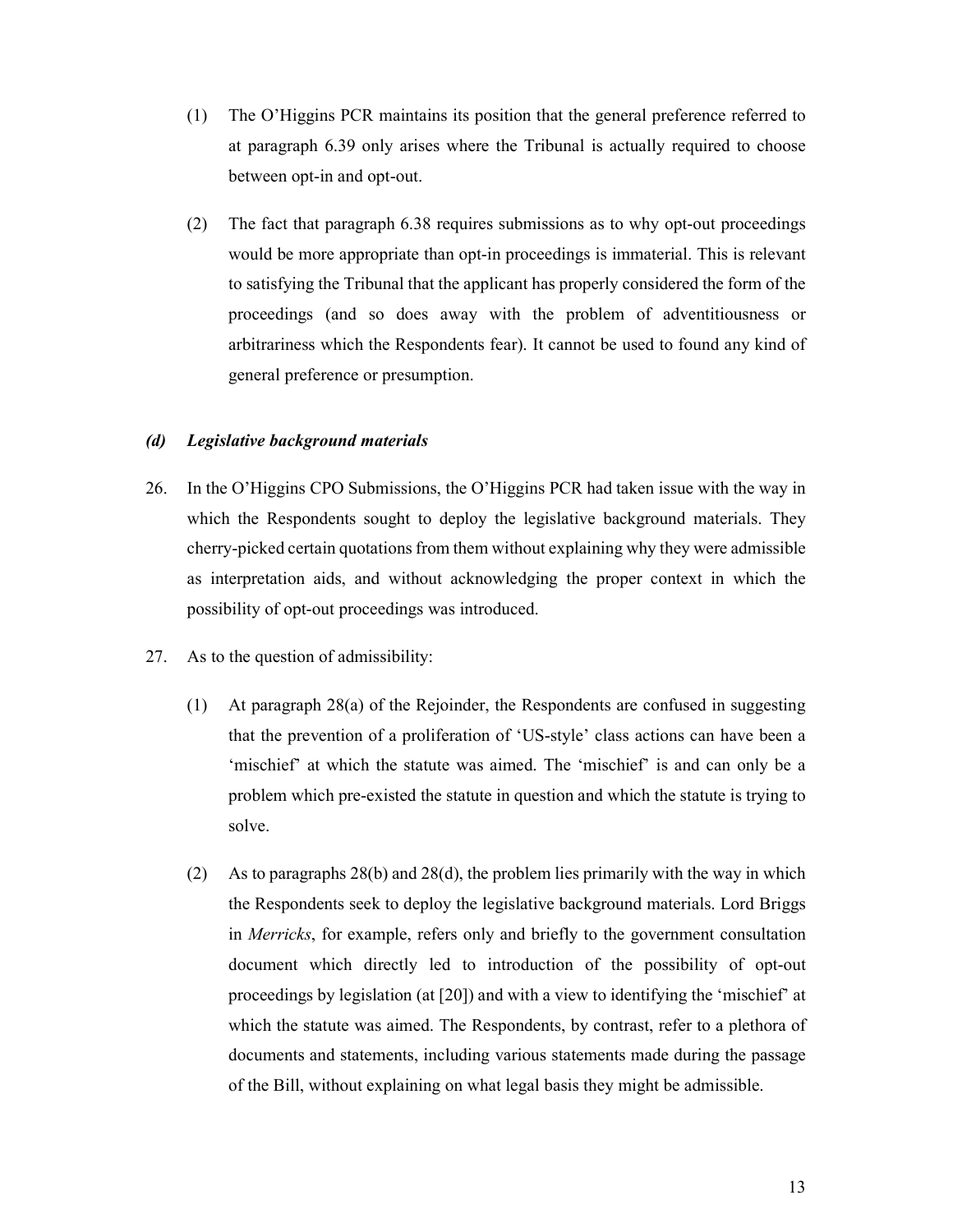- 28. As to the content of the background materials, the O'Higgins PCR relies on the detailed submissions contained in the O'Higgins CPO Submissions, at paragraphs 36 to 46, noting that the legislative context of the failure of the previous opt-in regime is key when considering whether Parliament really intended a preference in favour of opt-in.
- 29. What the Respondents fail altogether to show, in their discussion of the materials at paragraphs 30 to 38 of the Rejoinder, is that there is any kind of general preference for opt-in claims as they contend. The O'Higgins PCR is not contending for a general preference *in favour* of opt-out proceedings, as the Respondents at times seem to assume. (See, for example, paragraph 31 of the Rejoinder, where the Respondents point triumphantly to a passage from the 2008 Civil Justice Council report recommending against a presumption in favour of opt-out proceedings.) It says simply that the question is one for the Tribunal's discretion, where it arises (which it does not here). For example, at paragraph 46 of the O'Higgins CPO Submissions, the conclusion was simply: "*far from indicating any kind of bias towards or preference for opt-in actions, the undistinguished history of such actions in fact indicates that opt-out actions are likely to be appropriate in very many cases and certainly that there should be no presumption against them*".
- 30. The Respondents' argument culminates in the rather unproductive proposition, at paragraphs 30 and 35 of the Rejoinder, that the legislative materials indicate that the Tribunal's discretion should be guided by the Tribunal's Rules and the Guide. In this way, the Respondents fail to derive support for the 'general preference' in favour of optin proceedings from the legislative background materials themselves. As to the Rules and Guide, the Respondents rely on their previous submissions as to the import of these documents as set out above.
- 31. In short, the legislative background materials simply do not support the notion that there is a general preference in favour of opt-out proceedings, as suggested at paragraph 38 of the Rejoinder. To the contrary, they support the view of the O'Higgins PCR, which is that the Tribunal has a free hand, but that the very introduction of the opt-out regime in the face of the failure of the previous opt-in regime means that the Tribunal should not hesitate to exercise its discretion in favour of granting a CPO on an opt-out basis in an appropriate case.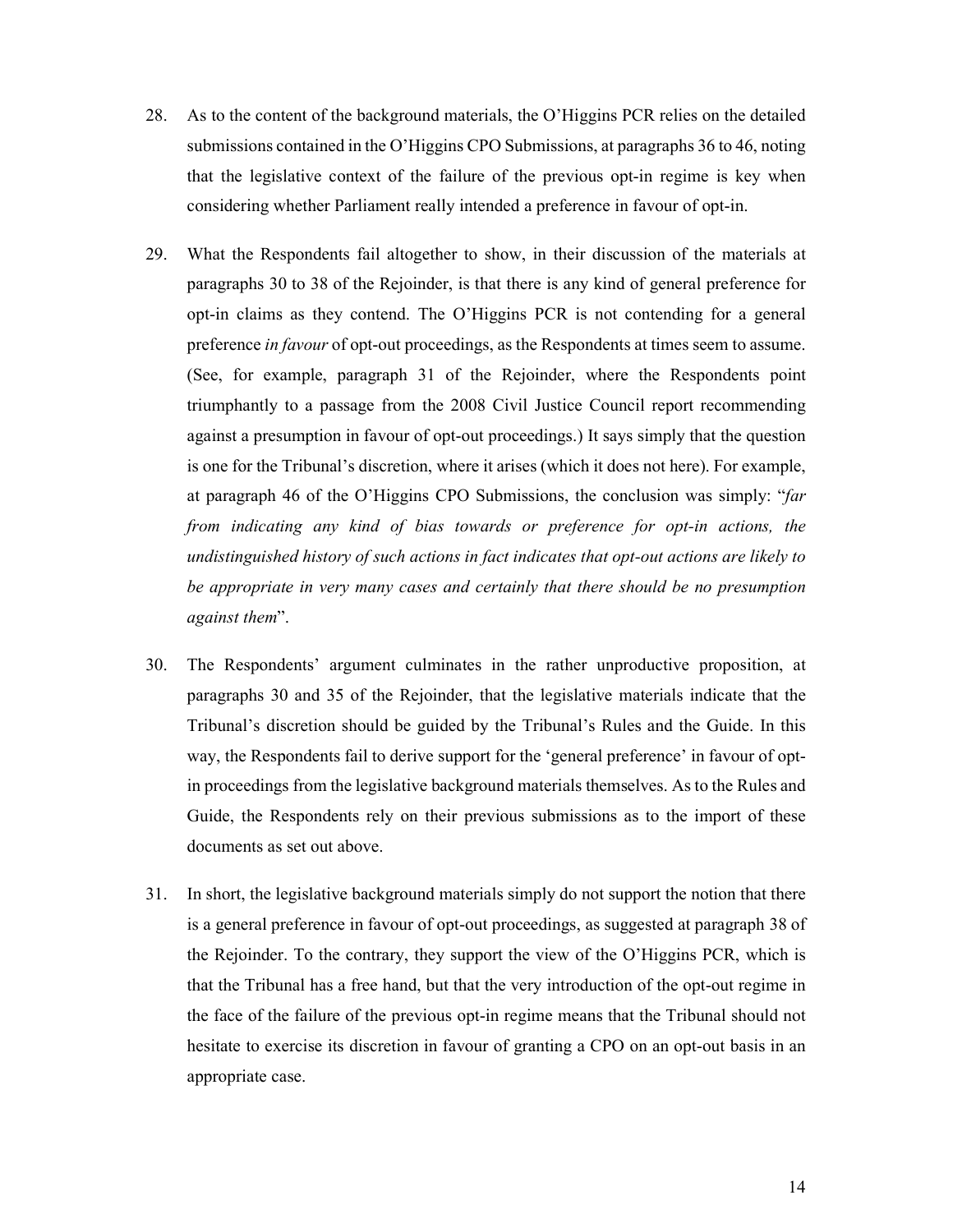#### *(e) Other factors: sophistication of class members*

- 32. At paragraphs 40 to 43 of the Rejoinder, the Respondents advance a detailed argument to the effect that the Tribunal is entitled to consider the sophistication of class members as part of its discretion, and that this is in particular relevant to the question of practicability.
- 33. The O'Higgins PCR of course agrees that the Tribunal can consider all matters it thinks fit under Tribunal Rule 79(3), which says as much on its face. The question of practicability is likewise to be determined in light of "*all the circumstances*" under Rule 79(3)(b), which must entitle the Tribunal to consider class member sophistication in principle. The O'Higgins PCR does not consider that the various legislative background materials on which the Respondents seek to place weight are helpful here in guiding the Tribunal's discretion: there is no ambiguity, and references to SMEs are, in any event, often about other matters (see paragraph 38 of the O'Higgins CPO Submissions).
- 34. The O'Higgins PCR does not, however, consider that the supposed sophistication of the class is likely to be of much assistance: the real focus when determining 'practicability' should be on the shape of the proceedings themselves, and whether opt-out proceedings are appropriate in view of factors such as: the sheer number of claimants; the ease of identifying and contacting them to persuade them to opt in; whether they are in fact likely to opt in (as compared with the much more attractive approach of requiring them to apply for money from a damages pot once obtained); the likely 'long tail' of still substantial but smaller losses suffered by a large number of class members; and the calculation of class-wide damages on an aggregate (as opposed to aggregated) basis. Indeed, if anything, the greater 'sophistication' of class members is likely to mean that only relatively high damages awards might tempt them to opt in, and so is a feature rendering opt-in claims less practicable, not more.

#### *(f) Other factors: relevance of the merits*

35. Paragraphs 44 to 45 of the Rejoinder address a point made at paragraph 25 of the O'Higgins CPO Submissions. The Rejoinder suggests that the O'Higgins PCR's submission was that the Tribunal may not take account of the merits of the claim at all when deciding whether proceedings should be opt-in or opt-out. This is not so. The point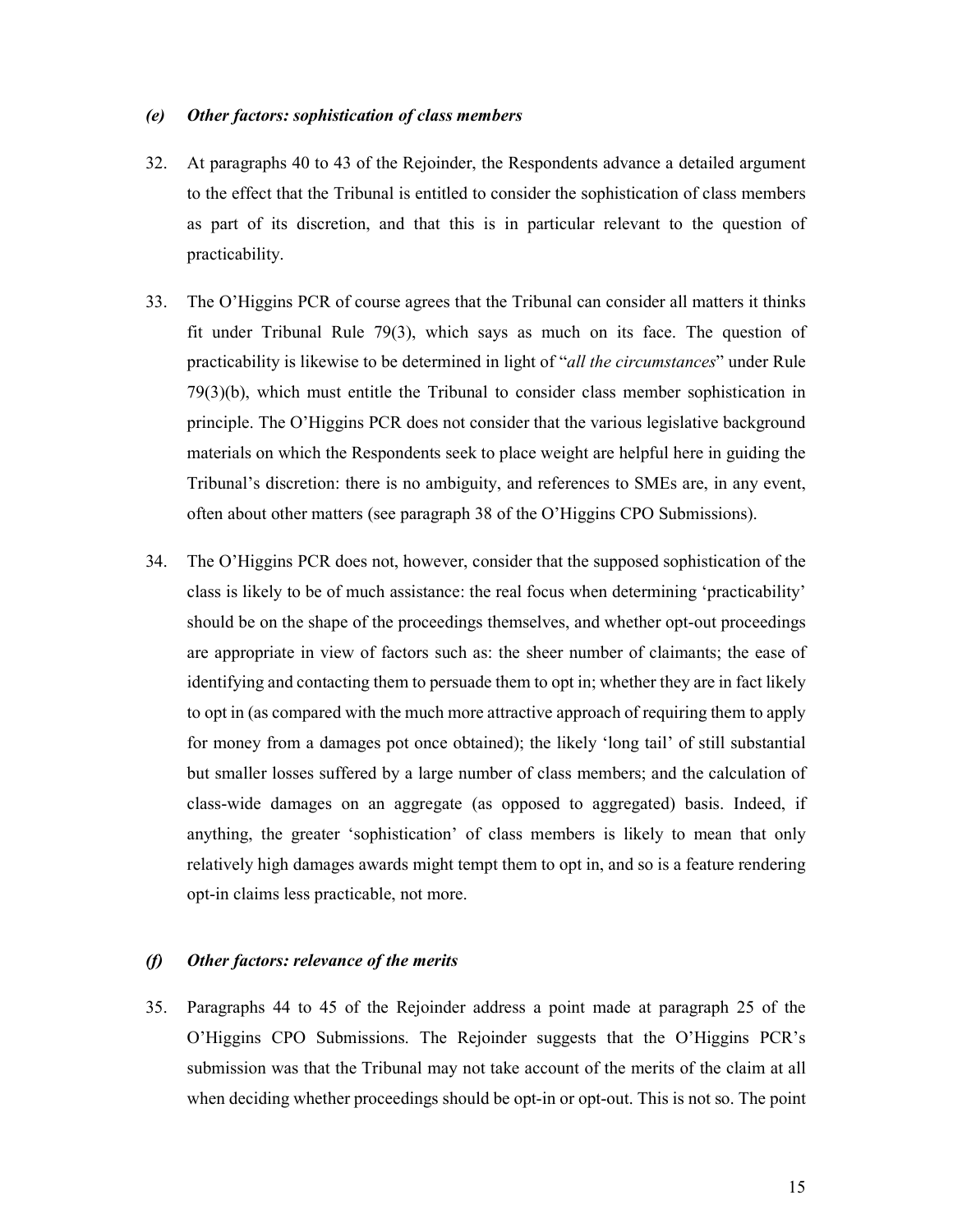was that *if* the Respondents are right, *then* every opt-out CPO application case would be a case where the Tribunal would have to decide between opt-out and opt-in and so consider the merits under Rule 79(3), whereas there is no hint of this in *Merricks*.

36. By their response, the Respondents confirm the position in relation to burden of proof, as set out at paragraph 20 above: they say that it was not necessary to consider these points in *Merricks* because the *Respondents* in that case had not sought to argue that the claim could practicably be brought on an opt-in basis. This is a further acknowledgement that on the Respondents' approach the Respondents bear the burden of proof in relation to showing that opt-in proceedings would be practicable. As the following section explains, they have wholly failed to discharge it.

### **C. PRACTICABILITY**

#### **C1. Factors relevant to the 'practicability' question**

- 37. It should be recalled that, as set out above, an important goal *the* goal of the opt-out regime is to permit those harmed by anticompetitive conduct to be compensated for their losses, and meanwhile to prevent the perception that wrongdoers who inflict losses from anti-competitive conduct cannot be brought to book (see the comments of Lord Briggs in *Merricks* referred to at paragraph 6 above). Accordingly, the question of practicability should not be drawn too narrowly. The mere fact that a small number of affected persons – like the claimants in the *Allianz* proceedings – might have the wherewithal and motivation to bring individual or opt-in claims does not demonstrate that the proceedings as a whole are practicable as opt-in proceedings. Such proceedings are wholly different in scope and in terms of which members of the class receive redress.
- 38. At paragraph 3.39 of the CAT Guide the passage on which the Respondents place such reliance for their 'general preference' argument – an indication is given as to the factors relevant to the question of practicability:

"*Indicators that an opt-in approach could be both workable and in the interests of justice might include the fact that the class is small but the loss suffered by each class member is high, or the fact that it is straightforward to identify and contact the class members.*"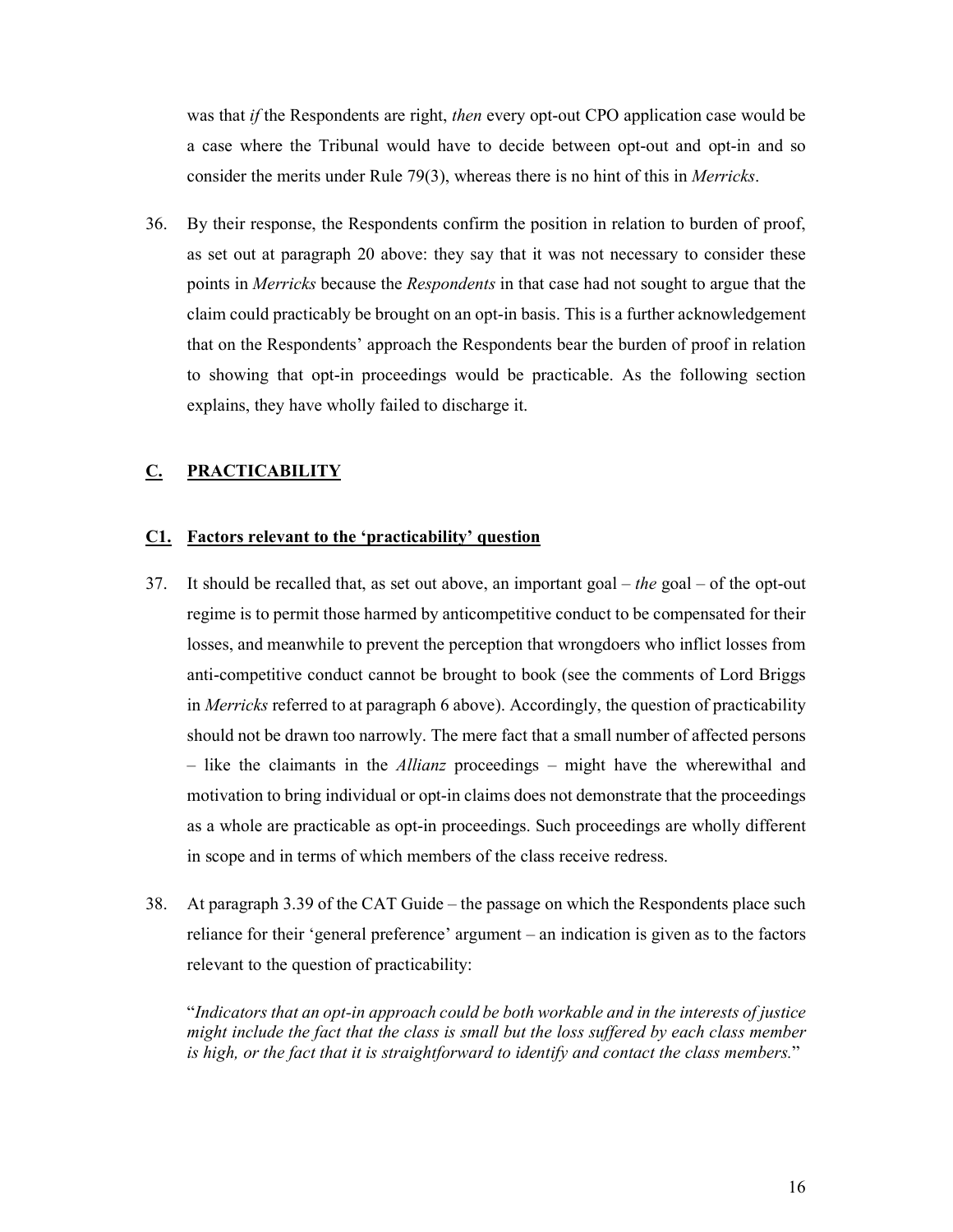- 39. As these factors indicate, the focus is on whether the characteristics of the class are such that the members can be identified and communicated with individually, so that it will be possible to locate class members, inform them about the opt-in date, and persuade them to opt in before it passes. In such circumstances, the closer links with the class forged by an opt-in action may be desirable, and will be set against only a small number of persons 'lost' from the class.
- 40. The group of those harmed by the Respondents' cartel conduct looks nothing like that. Huge numbers were affected over many years. The Respondents' conduct was pervasive; it affected a hugely disparate range of entities, from those who traded FX for a living in huge volumes to small corporates who made only one trade at the end of each month to balance their books. They cannot be identified from the Respondents' customer data (the Respondents have not volunteered that they can be, and anyway a very large number of those harmed will have done business with non-Respondent dealers but still suffered losses). They are busy with their businesses and will not necessarily hear about the claim or understand its relevance to them. Even if they do, they will not necessarily think it makes sense to take the time to register their name in an opt-in action in order to receive a mere chance to receive what might be a relatively modest sum (per claimant), particularly if they are concerned (whether rightly or wrongly) that the cost includes potentially harming their banking relationship.
- 41. In short, it should be readily apparent that an opt-in claim is not practicable, and that neither PCR has advanced such a claim for good reason.
- 42. The Respondents' approach is to attack each factor posited by the PCRs to explain why an opt-in claim is not plausible, and to offer essentially speculative reasons as to why the PCRs' fears might be overblown, or the (inevitable) loss of class members entailed by the factor in question might not be that many, in order to persuade the Tribunal that the opt-in thought experiment is a plausible one. Yet they offer no evidence and largely ignore the evidence put forward by the O'Higgins PCR (including from Mr Mitchell, who has 32 years' experience in the FX markets). No-one from the banks has come to give evidence about the nature of their FX customers. No-one from the banks has come forward even to deny the charge that there is a widespread perception that litigation against banks is risky because of the possibility of retaliation in the context of one's banking relationship. (For the avoidance of doubt, the O'Higgins PCR does not allege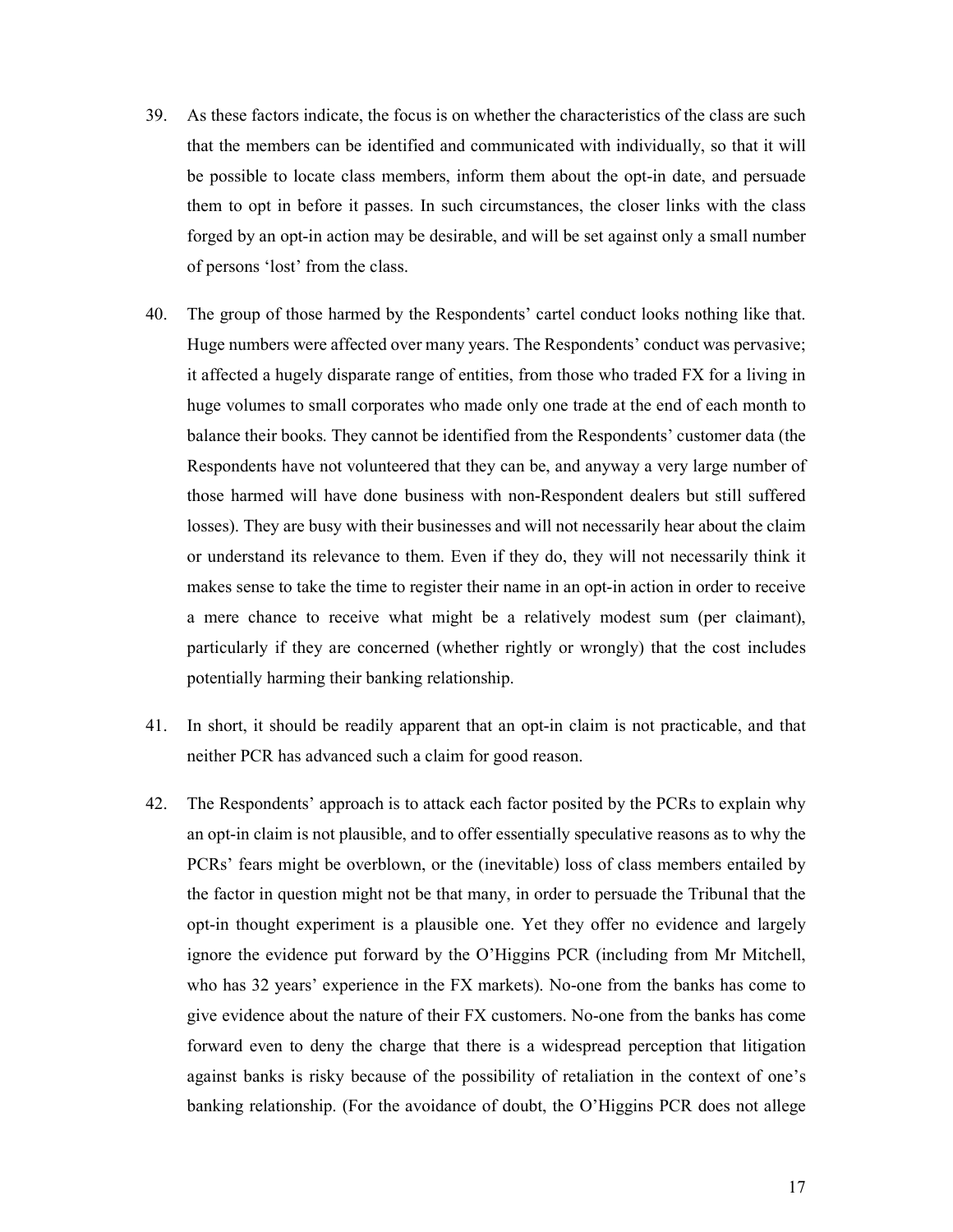that the banks would necessarily retaliate; the point is about customer concerns, not whether or not those concerns are well founded.)

- 43. The Tribunal should not be persuaded by this lawyers' case.
- 44. In any event, even if it reaches the conclusion that some core of the opt-out class might be persuaded to opt in, and is willing to speculate that someone might be found to fund such a claim – which will raise all of the same issues as, and so very likely be just as expensive as, the opt-out litigation – that should not lead to a conclusion that opt-in proceedings would be preferable to opt-out proceedings. All of the reasons advanced by the O'Higgins PCR to explain why an opt-in claim would be impracticable are equally powerful reasons militating in favour of an opt-out class being certified even if a genuine choice did exist between an opt-in and opt-out proceedings.

### **C2. Consideration of the factors**

45. The speculative criticisms offered by the Rejoinder make no real dent in the explanations given in relation to each factor in the O'Higgins CPO Submissions. The responses can therefore be taken shortly.

#### *(a) Features of the proposed class*

- 46. As to the features of the proposed class, the Respondents continue to push the idea, at paragraphs 51 to 54 of the Rejoinder, that many class members will be "*sophisticated entities*" well placed to take decisions about opting in to an opt-in class. Of course, if the Respondents are right, it equally follows that the entities in question will be well placed to decide to opt out of an opt-out class, should that be more suitable for them, as the *Allianz* litigants have chosen to do in the US. This is accordingly at best a neutral factor.
- 47. In any event:
	- (1) The Respondents fail to acknowledge the scale and market-wide impact of the cartels they perpetrated; these submissions amount to an attempt to minimise the seriousness of what they did. The cartels will have affected every single FX market participant who traded the relevant currencies in the relevant period, small or large, to a greater or lesser degree, from those who traded FX for a living in huge volumes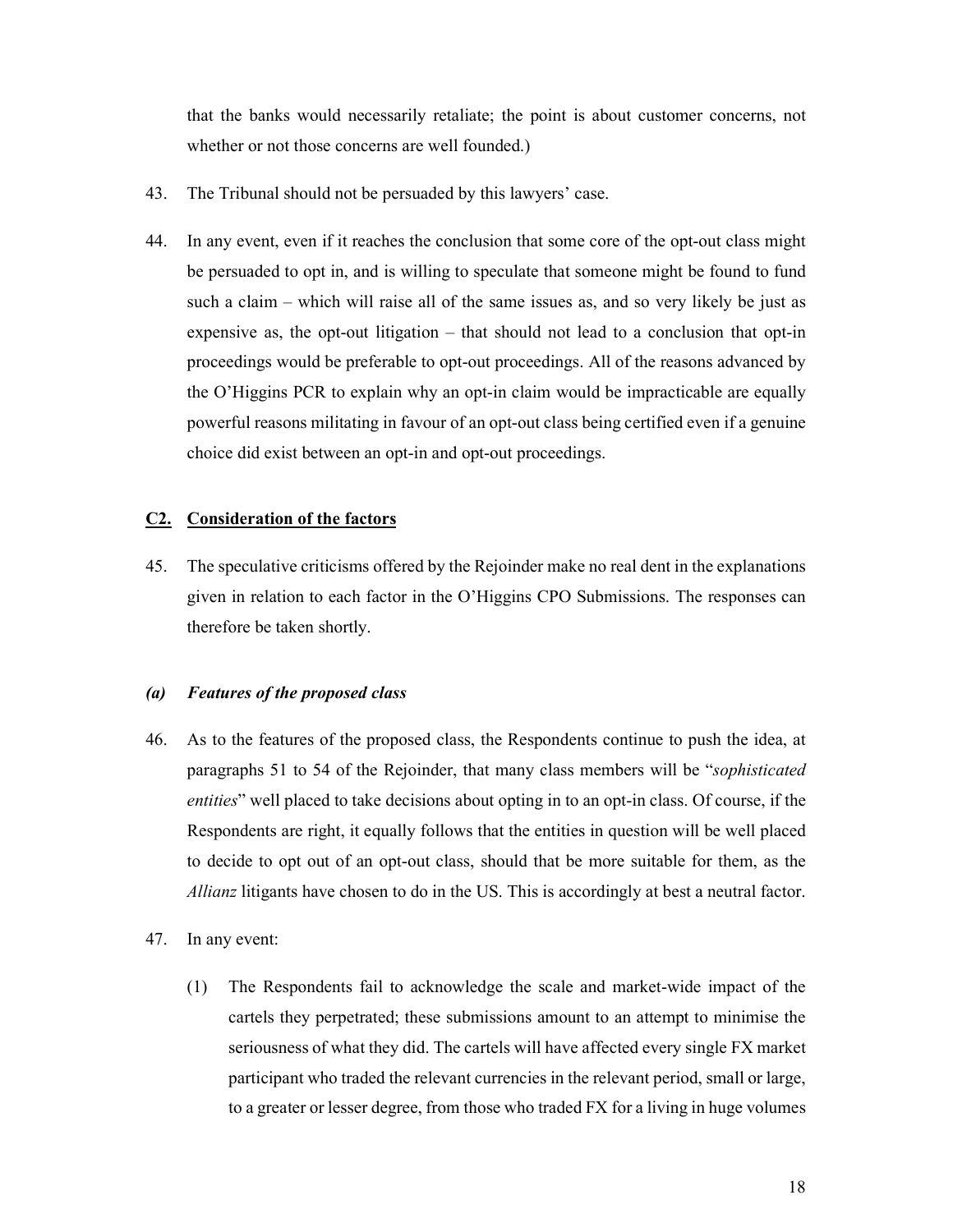to pension funds to small corporates who made only one trade at the end of each month to 'balance' their books. This diversity is a feature which strongly militates against the class being certified on an opt-in basis and will make it difficult to bring the attention of the class to the need to opt-in by the opt-in date. As explained in the O'Higgins CPO Submissions at paragraph 64, the position is very different when it comes to advertising that a damages award is available for distribution.

- (2) It is noted, however, that (apparently having tacitly accepted that they had mischaracterised Mr O'Higgins's evidence, as to which see paragraph 57 of the O'Higgins CPO Submissions), the Respondents now accept the point that a large number of class members will not participate in FX trading as part of their central day-to-day business, at paragraph 54 of the Rejoinder. This is a further reason why these assertions about 'sophistication' carry little weight.
- (3) The claims about the class members' supposed sophistication are essentially an attempt by the Respondents to recycle their idea that the opt-out proceedings were introduced primarily for the benefit of consumers and SMEs, which (a) is not in fact a fair or complete reading of the legislative background materials, as explained at paragraphs 37 to 39 of the O'Higgins CPO Submissions, and (b) is anyway irrelevant since the legislation is clear that opt-out proceedings can be brought for the benefit of business of all types.

### *(b) Value of claims*

- 48. As to the value of class members' individual claims, the Respondents do not seriously contest the proposition that it is likely that a very large number of class members will have damages claims in the low thousands of pounds. It is submitted that such claimants' rights to be compensated for the losses inflicted on them matter just as much the rights of those who have suffered larger losses.
- 49. The Respondents go on to make a series of piecemeal points and assertions about whether enough class members might nonetheless be found to opt in and make an opt-in claim viable: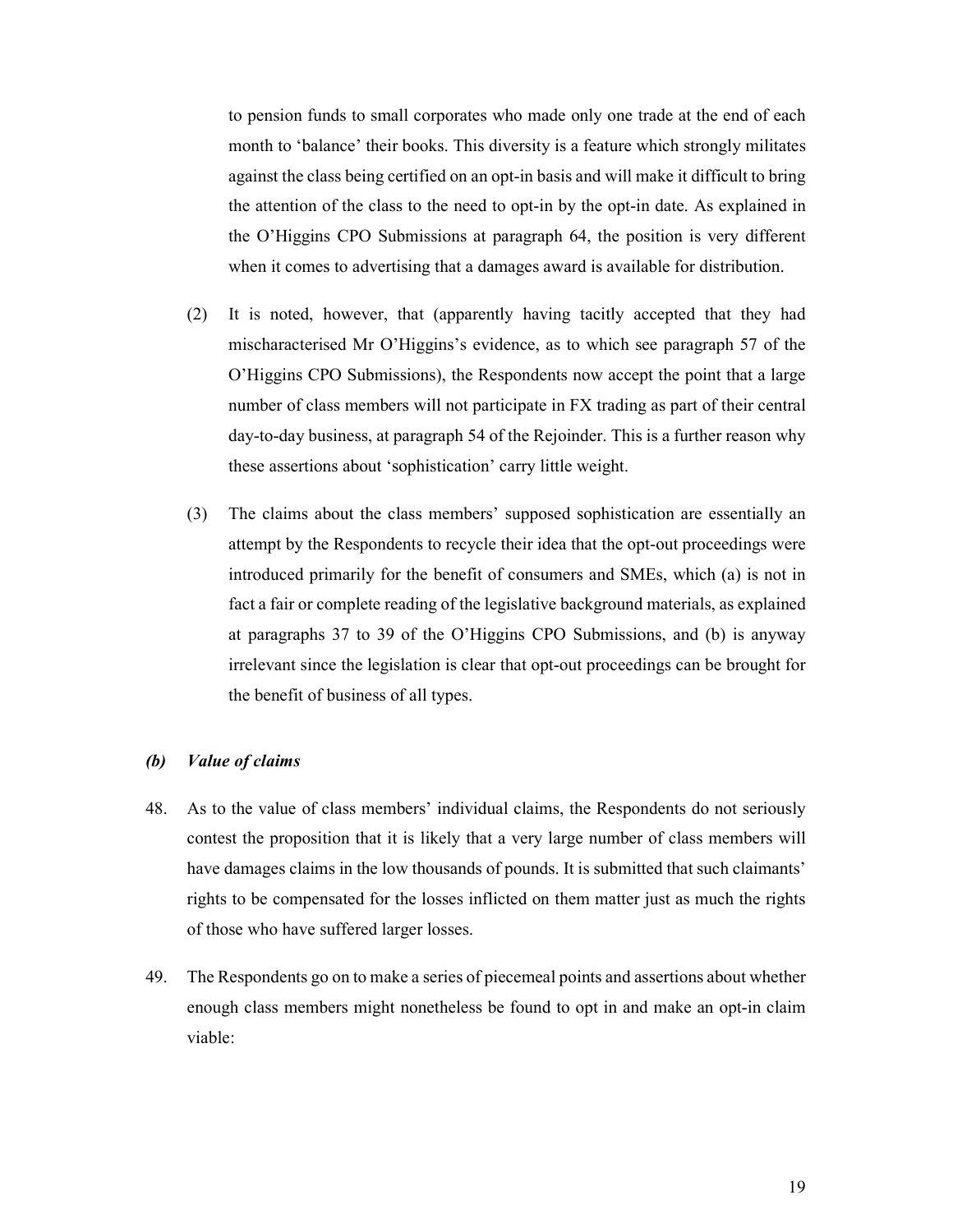- (1) At paragraph 59(a) of the Rejoinder, the Respondents refer as a comparator to the £20 claim value of the JJB Sports football shirts action brought by *Which?* under the previous opt-in regime. As explained in the O'Higgins CPO Submissions at paragraphs 43 and 45, the JJB Sports football action was widely regarded as a failure precisely because it was too difficult to get class members to opt in. Reference is then made to the consumer opt-out actions in *Merricks* and *Gibson*. It is unclear what point is being made here. To the extent that the Respondents are trying to draw some sort of comparison with the quantum of damages sought in consumer actions, the O'Higgins PCR notes that it is reasonable to suppose that businesses in general – whose participation in any opt-in proceedings will consume the time of employees and advisers, which costs money and imposes an opportunity cost – may require a significantly higher damages threshold to be on offer in order to consider it worthwhile opting in to a claim compared with the damages threshold which might make a consumer opt-in claim viable. Mr Purslow explains this point at Purslow 2, paragraph 14(d)(ii).
- (2) At paragraph 59(b), the suggestion is made that the proposed class members with higher claims will provide momentum for any opt-in proceedings. This is pure speculation. In particular, it cannot be expected that a sufficient number of these claimants with larger claims will be willing to stick their heads above the parapet and sue the banks. The 'default effect', as described at paragraph 58(2)(a) of the O'Higgins CPO Submissions, is powerful.
- (3) As to the point made at paragraph 59(c) concerning the fiduciary duties owed by trusts and pension funds, it cannot seriously be suggested that the existence of fiduciary duties will nullify the significant practical difficulties which have been identified by the O'Higgins PCR as inhibiting the likely sign-up of class members for an opt-in claim. It could be entirely consistent with fiduciary duties to decide that committing resources and potentially risking damage to important banking relationships outweighs the possible benefits of litigation.
- 50. The Respondents do not address at all the point that the cost / benefit analysis for potential claimants deciding whether to opt in is undermined by the fact that the legal and funding costs of an opt-in claim come out of their damages, whereas in an opt-out action before the Tribunal the legal and funding costs are recouped from undistributed damages and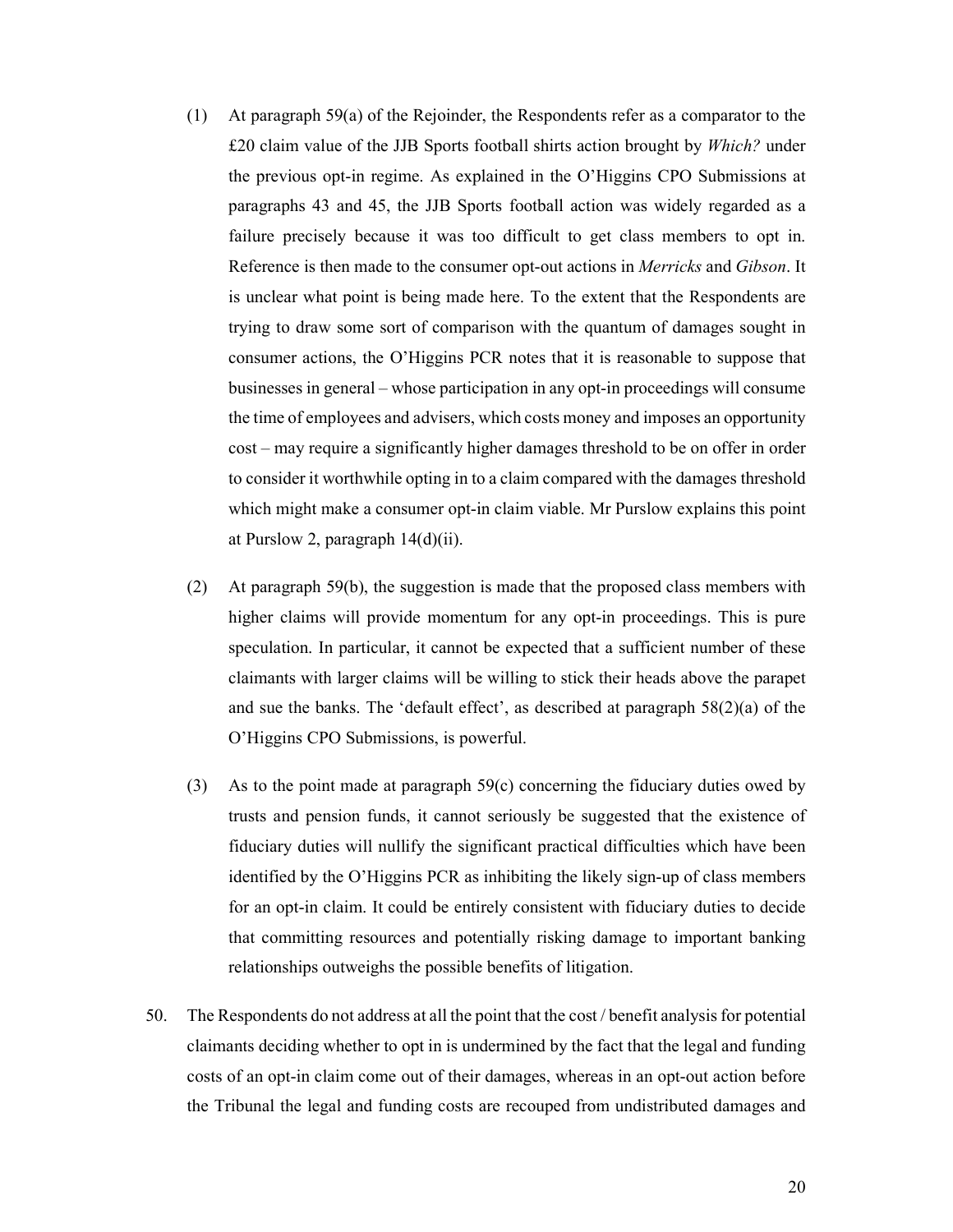class members that claim can therefore expect to receive 100% of their damages: see Purslow 2, paragraph 14(e), and the O'Higgins CPO Submissions, paragraph 58(2)(d).

51. At paragraph 61 of the O'Higgins CPO Submissions, the O'Higgins PCR had explained that it will be easier to attract class members at the distribution stage of opt-out proceedings where a certain pot of money is on offer, compared with persuading them to opt in to opt-in proceedings at the start where the amount, if any, of ultimate damages on offer is necessarily speculative. That is simply an obviously true proposition, and one which militates in favour of opt-in proceedings. Paragraph 60 of the Rejoinder mischaracterises this as somehow suggesting doubt in the strength of the claim or overall prospects of success. As is clear from its terms, however, paragraph 61 of the O'Higgins CPO Submissions is discussing the confidence which class members may have in damages estimates at this early stage and not the O'Higgins PCR's confidence in the overall strength of the claim.

#### *(c) Disinclination to sue banks*

- 52. The O'Higgins CPO Submissions had explained, at paragraphs 58(1) and 58(3), the nervousness among many firms – particularly those in the financial services industry – about suing banks, because of a widespread perception that banks may retaliate against their customers who do this.
- 53. The Rejoinder does not deny that this widespread perception exists. The Respondents proffer no witness evidence on the point; instead, they suggest that the reason for any such perception is "*unclear*" (at paragraph 61(a)) and offer a convoluted denial, unbacked by any factual evidence, that they would treat a client adversely if the client opted in to an available action (at paragraph 61(e)).
- 54. The perception that retaliation is a real risk is supported by occasional press reports of precisely such retaliation happening. (For example, Bloomberg reported last year that Citigroup may be excluding from debt offerings certain investment firms who refused to return a mistaken payment made by Citigroup even though a US federal judge had ruled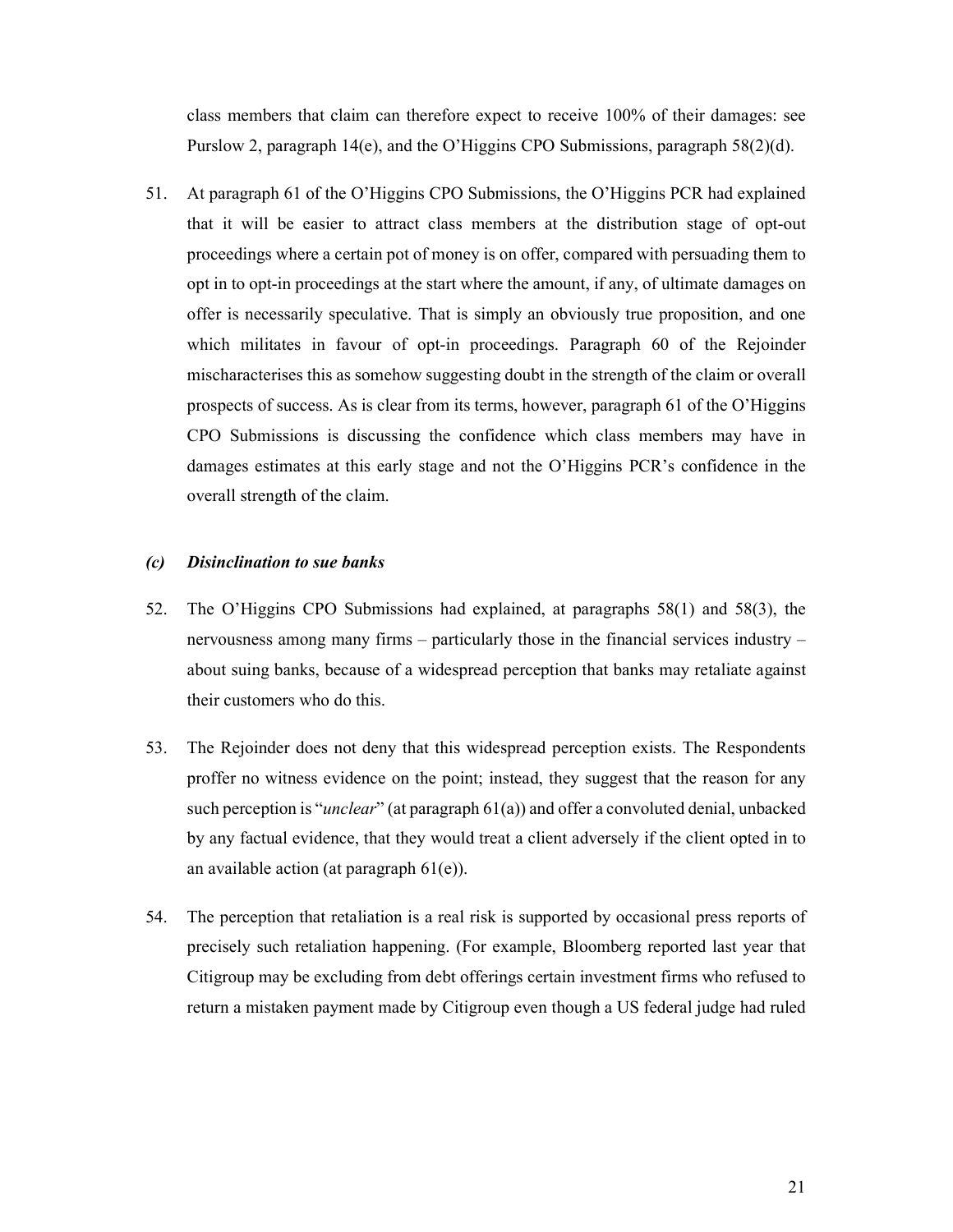that they were not legally obliged to do so.<sup>8</sup> The Law Society Gazette has also reported on the tactics of banks in precluding law firms from acting against them, which makes litigation against banks very difficult.<sup>9</sup>) It is also supported by the witness evidence given on behalf of the O'Higgins PCR by Mr O'Higgins and Mr Mitchell of 'Dsquare'. As to this:

- (1) The Rejoinder notes at paragraph 60(b) Mr O'Higgins's experiences of speaking to prospective class members and their concerns about confidentiality and the risks of entering into litigation vis-à-vis the banks. All that the Respondents can say is that it is not clear that a majority or a materially significant number of proposed class members would not opt in to certified proceedings on this basis. Plainly, though, Mr O'Higgins's evidence (see O'Higgins 3, paragraph 24) demonstrates that this would have a significant chilling effect and is yet another factor militating in favour of an opt-out claim.
- (2) The Rejoinder goes on at paragraph 60(c) to question the evidence of Mr Mitchell explaining his reluctance to participate in the US settlement, noting that he did eventually do so and is on the Advisory Committee for these proceedings. Mr Mitchell is in the process of winding down his company's FX trading operations (Mitchell 1, paragraph 23) so this risk is of less relevance to him now. In any event, the Respondents' criticisms are an example of survivorship bias. By definition, it is only possible for the O'Higgins PCR to put forward specific evidence from someone who is willing to stick their head above the parapet. Mr Mitchell explains the thought process and hesitations which even someone like him had when evaluating the US opt-out settlement. There will be many more who shared his concerns, and they will be much more cogent in the case of a decision to opt in to opt-in proceedings as opposed to a decision to participate in the distribution of a damages award pot which exists following the conclusion of opt-out proceedings.
- 55. As to the 'default effect' phenomenon explained at paragraph  $58(2)(a)$  of the O'Higgins CPO Submissions and addressed at paragraph 63 of the Rejoinder, it is suggested that this is a powerful one and is significantly enhanced by the likely concerns many class

-

<sup>8</sup> https://www.bloomberg.com/news/articles/2021-03-09/citi-blocks-firms-that-kept-errant-revlon-payout- $\frac{\text{from-debt-deals}}{\text{https://www.las.org/2}}$ 

https://www.lawgazette.co.uk/practice/conflicted-firms-unable-to-act-against-banks/5038933.article.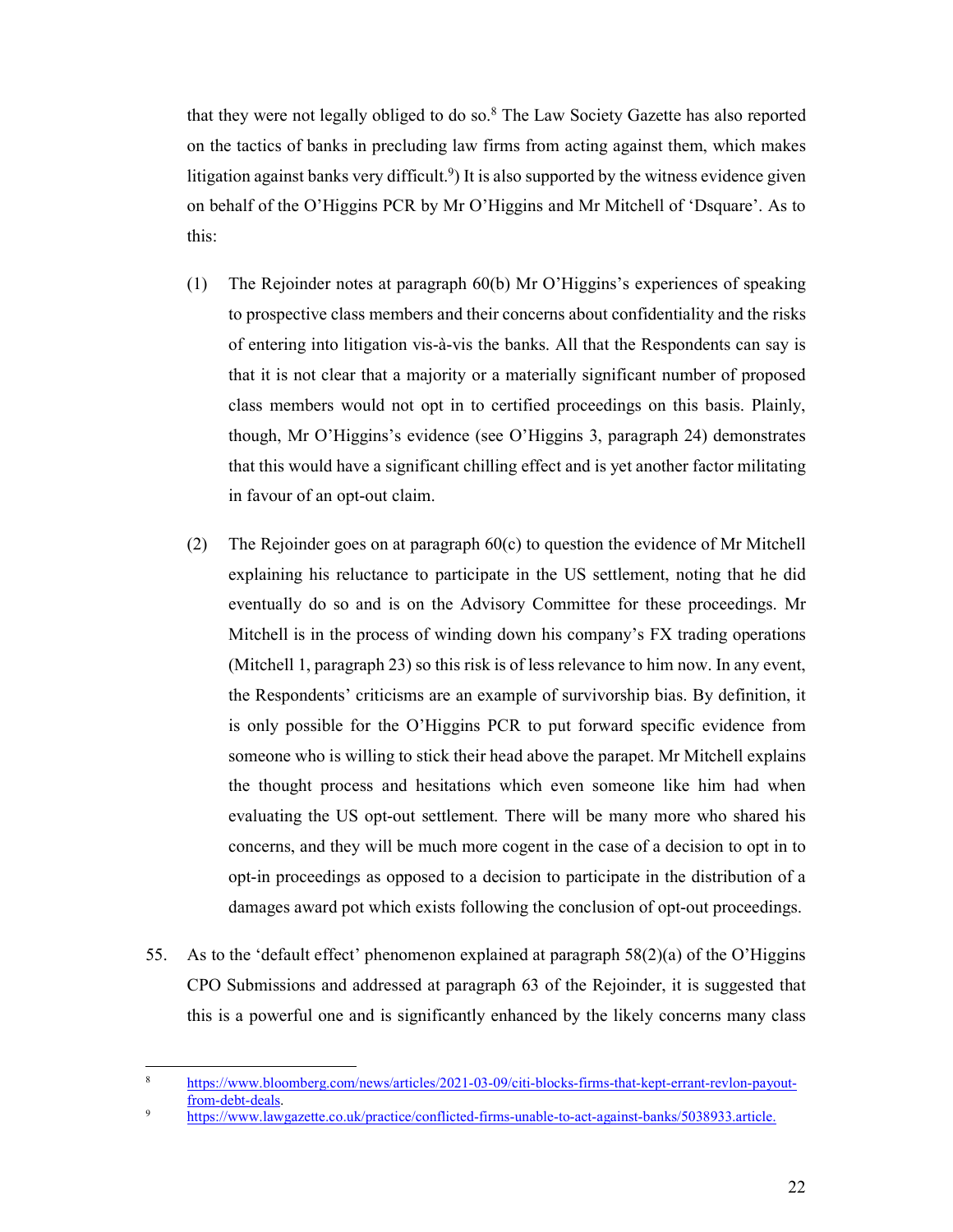members would have about the banks retaliating against class members who actively opt in. To the extent that the 'default effect' is a factor in support of opt-out proceedings across the board, that is not surprising. As explained at paragraph 10(4) above, the possibility of opt-out proceedings was introduced precisely in order to counter the problem that the previous opt-in regime had not been successful as it was too difficult to identify class members and persuade them to opt in. For this reason, the Tribunal should not hesitate to exercise its discretion in favour of granting a CPO on an opt-out basis in an appropriate case.

### *(d) Ability to contact the proposed class*

- 56. Paragraphs 58(2)(e) and 64-65 of the O'Higgins CPO Submissions addressed the problem of publicising opt-in proceedings to the class. It is plain that the sheer diversity of victims of the cartels will make this an especially hard case to publicise for the purposes of engaging potential claimants to participate in a claim before any award is made. There are further factors at play; for example, Mr Purslow points out that it is especially difficult to book-build with a class of this type, since institutional and large corporate clients typically require much more individual contact than consumers who are generally more willing to sign up to a website without individual hand-holding: Purslow 2, paragraph 14(b). The significance of this is that class members will lose their ability to bring claims altogether.
- 57. In the face of the PCRs' comments that they will face difficulties in identifying and contacting proposed class members if the proceedings were certified on an opt-in basis, the Rejoinder is not seriously able to contend that this will not be a difficulty. They simply assert, at paragraph 64 of the Rejoinder, that the difficulties will not be such as to render opt-in proceedings impracticable. They also try to turn Mr O'Higgins's sterling efforts to date to discuss the proceedings with members of the class against him, at paragraph 64(b) of the Rejoinder. Plainly Mr O'Higgins has done an impressive job (including through the Covid-19 pandemic) of contacting class members in order to understand the scope and nature of these proceedings and inform as many as possible about their claims, but equally plainly, there is no prospect that he will have been able to contact them all.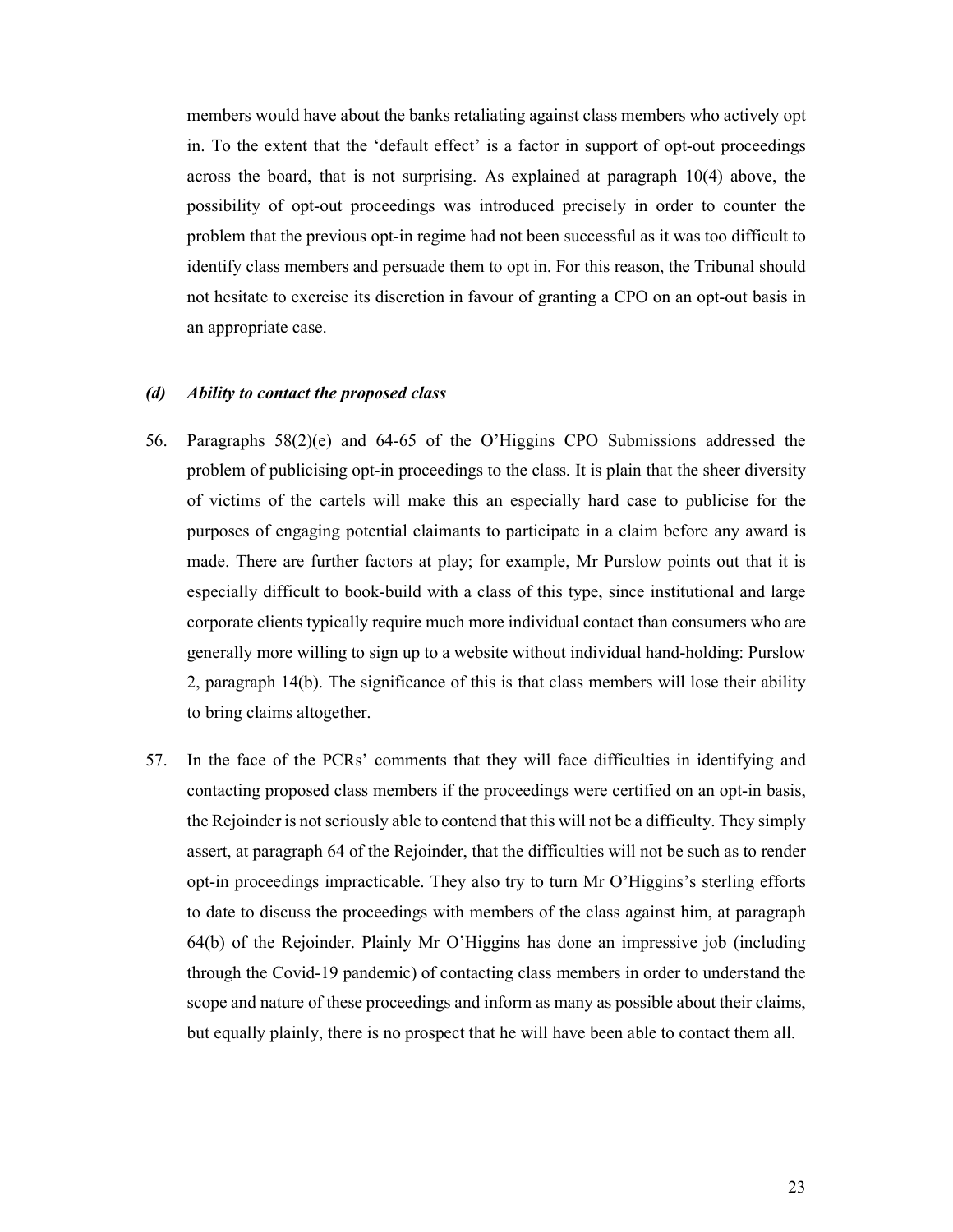#### *(e) Economic viability*

58. Finally, at paragraph 65 of the Rejoinder, the Respondents rely on an assertion that neither of the PCRs' funders state unequivocally that they would not fund opt-in proceedings were they to be certified. However, as noted at paragraph 4 above, this contention significantly understates the evidence in fact given on behalf of the O'Higgins PCR. Funder participation is essential in order to commence any substantial collective proceedings; opt-in proceedings additionally require willingness on the part of victims actively to participate in a process whereby the funder will take a slice of each participant's recovery.

### *(f) Calculation of damages*

- 59. The O'Higgins PCR's experts' damages methodology (as addressed in further detail below) will calculate damages on a class-wide, aggregate basis. This is an effective and efficient way of identifying the class-wide harm caused by the Respondents' cartels. It will work effectively for an opt-out class but much less so for an opt-in class, which will likely instead require a 'ground-up', individualised approach to calculating aggregated (as opposed to aggregate) damages. This is less efficient and presents more problems in terms of the data required to be provided by opt-in class members (the provision of such data itself being a significant disincentive to class members considering whether to opt in).
- 60. In short, the O'Higgins Application and the damages methodology presented by its experts have been approached entirely on the basis that the goal is to identify the classwide effect of the cartels. Conversion of the application into an opt-in application would not be practicable, and would not be in the interests of the class who would lose the benefit of being able to calculate damages in the effective and efficient way proposed by Professors Breedon and Bernheim.
- 61. These points are explained at paragraph 69 of the O'Higgins CPO Submissions. The Respondents do not even acknowledge them. That is because they are powerful ones to which there is no answer.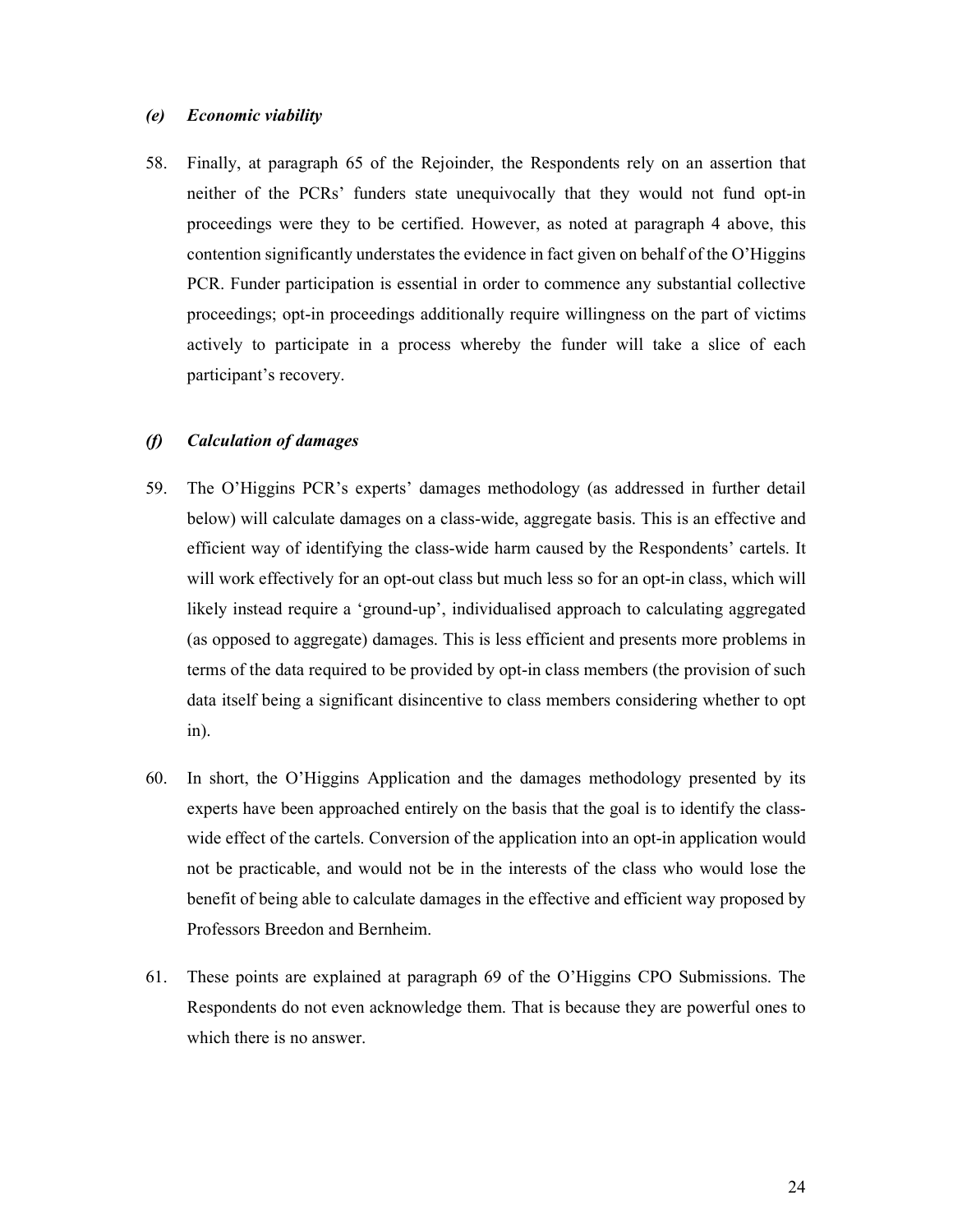# **D. DATA AND INFORMATION AVAILABILITY**

62. Having majored in their Joint CPO Response on the supposed lack of data and available information to support opt-out proceedings, devoting the whole of section B of that Response to the topic, the Respondents notably fail to address it at all in their Rejoinder. The Tribunal should conclude that they have no positive case in answer to the extensive expert evidence on the subject which accompanied the PCRs' Replies.

# **E. STRENGTH OF PROPOSED CLAIMS**

- 63. The Respondents also fail to engage in their Rejoinder with most of the points made in section E of the O'Higgins CPO Submissions ("*Scope of the Settlement Decisions and the O'Higgins PCR's Methodology*").
- 64. Indeed, the section of their Rejoinder headed "*Strength of the Proposed Claims*" is almost exclusively concerned with criticising the Evans PCR's case theory. To the extent that they address aspects of the O'Higgins PCR's case theory, the O'Higgins PCR's experts respond in Bernheim 3 (section IV.A) and Breedon 3 (section 6). In summary:
	- (1) As to the Respondents' suggestion in paragraph 85 of the Rejoinder that the "*limited market share accounted for by the individual participating traders*" casts doubt on increased adverse selection risk, Professor Bernheim explains in Bernheim 3, paragraph 86 why this demonstrates their misunderstanding of adverse selection risk and how it operates. The relevant consideration is the size of the difference between the individual dealer's market share and the cartel's collective market share, rather than simply the absolute size of the cartel's collective market share.
	- (2) The Respondents' reference in paragraph 85 of the Rejoinder to adverse selection risk depending on a "*whole range of factors*" overlooks the detailed consideration of this topic in Bernheim 2. Whatever the causes of ambient adverse selection risk, the regular sharing of information on order flow among the Respondents would have materially improved their knowledge of the market, thereby materially magnifying adverse selection risk for their trading partners: see Bernheim 3, paragraph 87.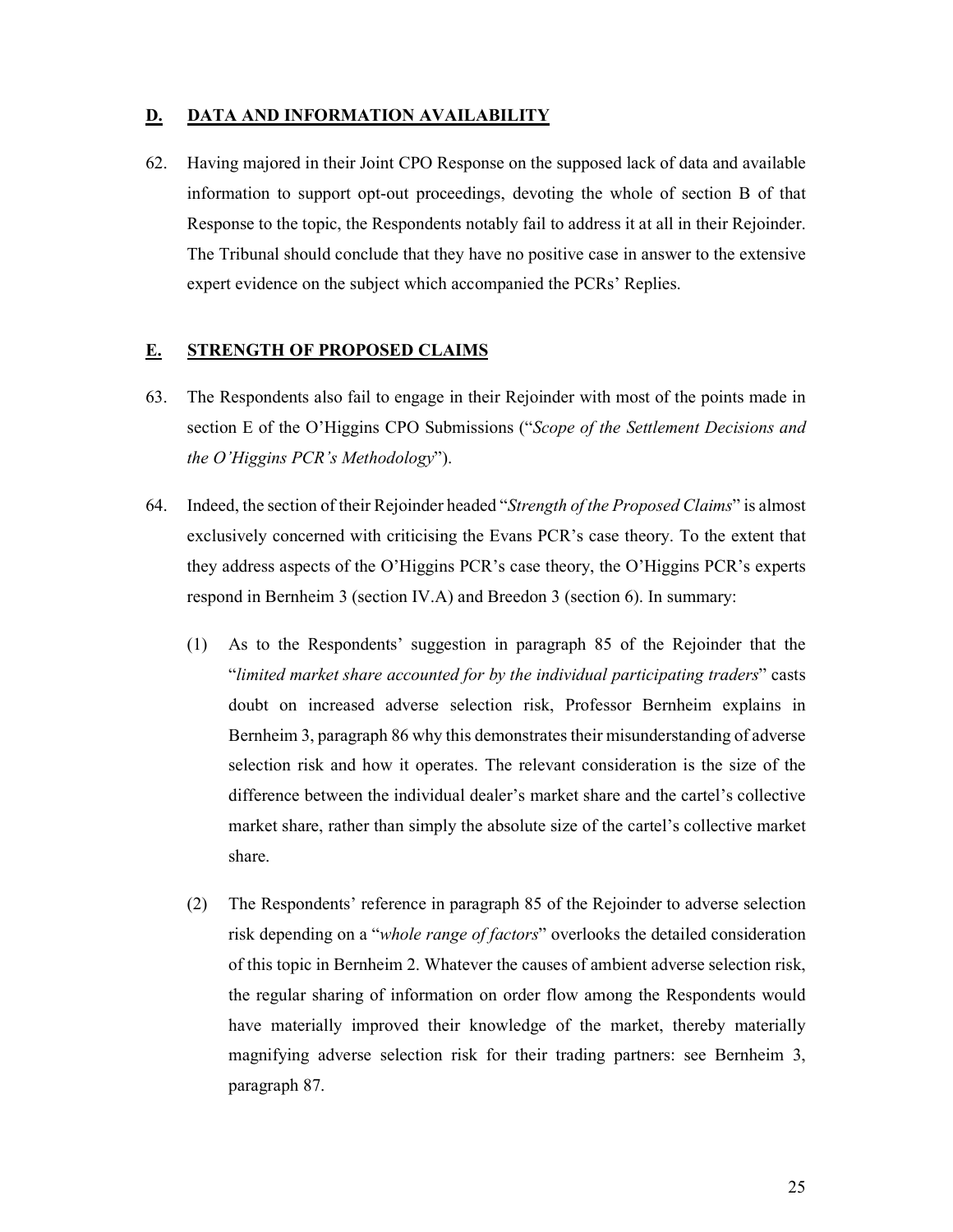- (3) As to the Respondents' reference in paragraph 87 of the Rejoinder to alleged "*disincentives for widening spreads*", Professor Bernheim responds in Bernheim 3, paragraphs 89 to 90. The Respondents demonstrate a misunderstanding of microeconomics. In any event, the viability and effectiveness of the cartels is an empirical question.
- (4) As to the treatment of "*E-Commerce Transactions*", addressed in paragraphs 89 to 91 of the Rejoinder, Professor Breedon reaffirms his position in Breedon 3, paras. 6.7 and 6.8.

# **F. COMPOUND INTEREST**

- 65. The Respondents' submissions to the effect that the assessment of compound interest cannot be a common issue rest on a misunderstanding of the effect of the decision in *Sempra Metals v. IRC* [2008] 1 AC 561 ("*Sempra Metals*") in the context of a collective action.
- 66. It is true that the House of Lords there held that the common law does not assume that delay in payment of a debt will of itself cause damage, and that loss must be proved.
- 67. However, as to how the loss must be proved, Lord Nicholls also stated in the same passage that the Respondents cite, at [95]:

"*In the nature of things the proof required to establish a claimed interest loss will depend upon the nature of the loss and the circumstances of the case. … Whatever form the loss takes the court will, here as elsewhere, draw from the proved or admitted facts such inferences as are appropriate. That is a matter for the trial judge. There are no special rules for the proof of facts in this area of the law.*"

68. The "*circumstances of the case*" with which this Tribunal is concerned involve the collective proceedings regime. That regime was devised long after *Sempra Metals*. In creating it via the Consumer Rights Act 2015, Parliament declared in section 47C(2) of the Competition Act 1998 that:

"*The Tribunal may make an award of damages in collective proceedings without undertaking an assessment of the amount of damages recoverable in respect of the claim of each represented person.*"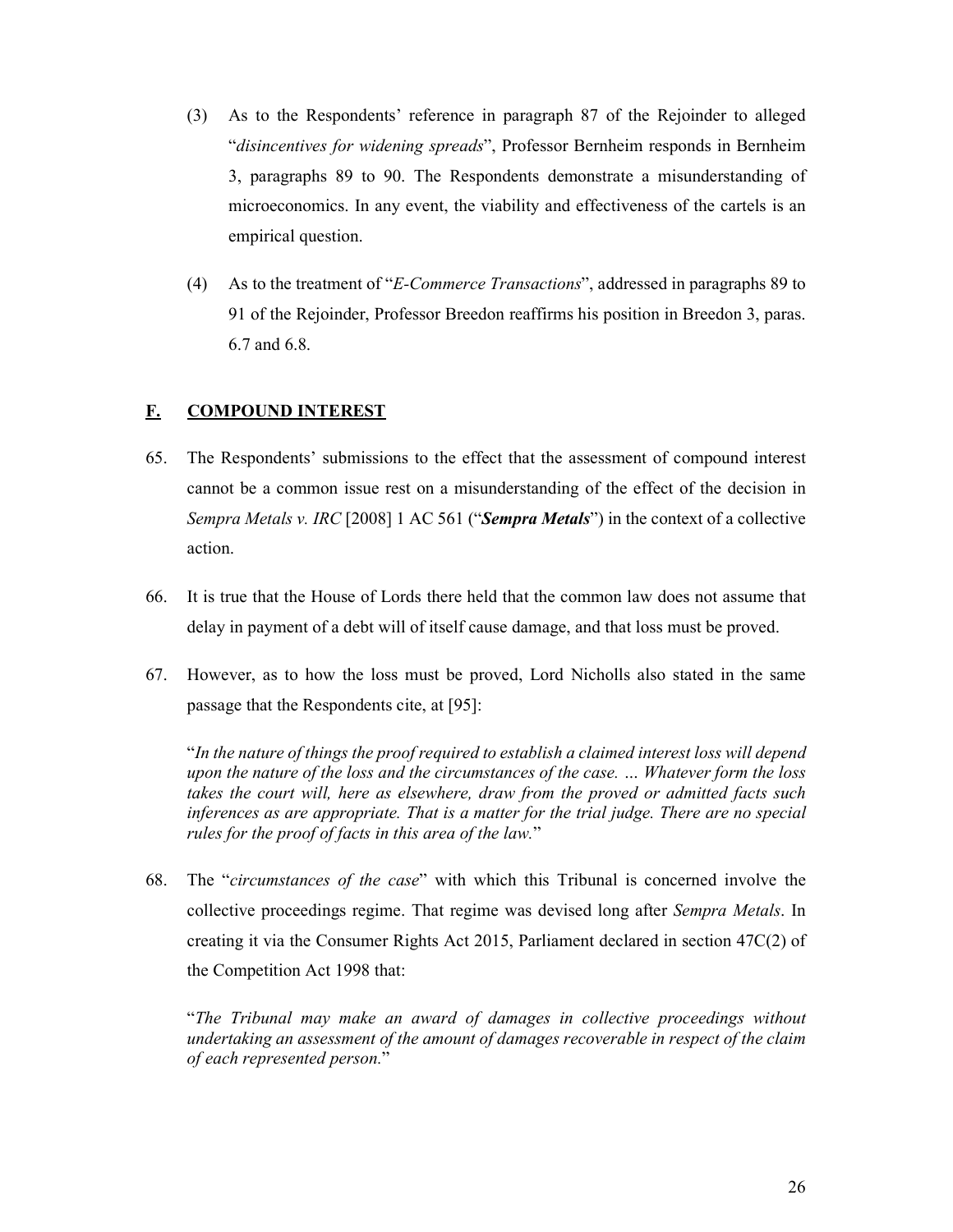To require the Tribunal to undertake an assessment of the amount of compound interest recoverable in respect of the claim of each represented person would run a coach and horses through that provision.

- 69. The "*rules for the proof of facts*" in relation to aggregate damages in collective proceedings are as clarified by the Supreme Court in *Merricks v. Mastercard*. The Tribunal must have in mind the "*broad axe*" principle and that "*even where the loss suffered by a claimant is purely financial and is in principle a precise sum of money, determining this sum accurately may be practically impossible or achievable only at disproportionate cost. The law does not require unreasonable precision from the claimant.*"10 Having assessed the principal sum on an aggregate basis, it would plainly be disproportionate to assess the fraction of that principal sum which is the interest rate on an individualised basis. Individualised determination is unrealistic.
- 70. The requirement in *Sempra Metals* that a claimant must prove its *actual* loss from loss of the opportunity to receive compound interest is no more stringent than the ordinary requirement that any claimant must prove its actual loss in the case of a tort or breach of contract. When applied to collective proceedings in which aggregate damages are sought across the whole class, what must be proved is actual damages to the class in the aggregate. There is no requirement to prove actual damages to each *individual* claimant and nor is there any requirement to prove *exact* or *precise* quantification of such aggregate loss.
- 71. The test for commonality that the Tribunal should apply in any case to resolve whether to certify the assessment of compound interest on an aggregate basis as a common issue is, in principle, no different from the test it should apply to resolve whether the assessment of ordinary damages on an aggregate basis should be properly resolved as a common issue. In both cases, it is whether the Tribunal is persuaded that there is a methodology that offers a realistic prospect of establishing and quantifying the aggregate loss (whether of damages or interest) on a class-wide basis and that there is some evidence of the availability of the data to which the methodology is to be applied.<sup>11</sup>

 $10<sup>1</sup>$ 10 *Merricks v. Mastercard* [2021] Bus LR 25 at [122], citing *Sainsbury's Supermarkets Ltd. v. Visa Europe Services LLC* [2020] Bus LR 1196 at [217]-[223]. 11 *Ibid*. at [40].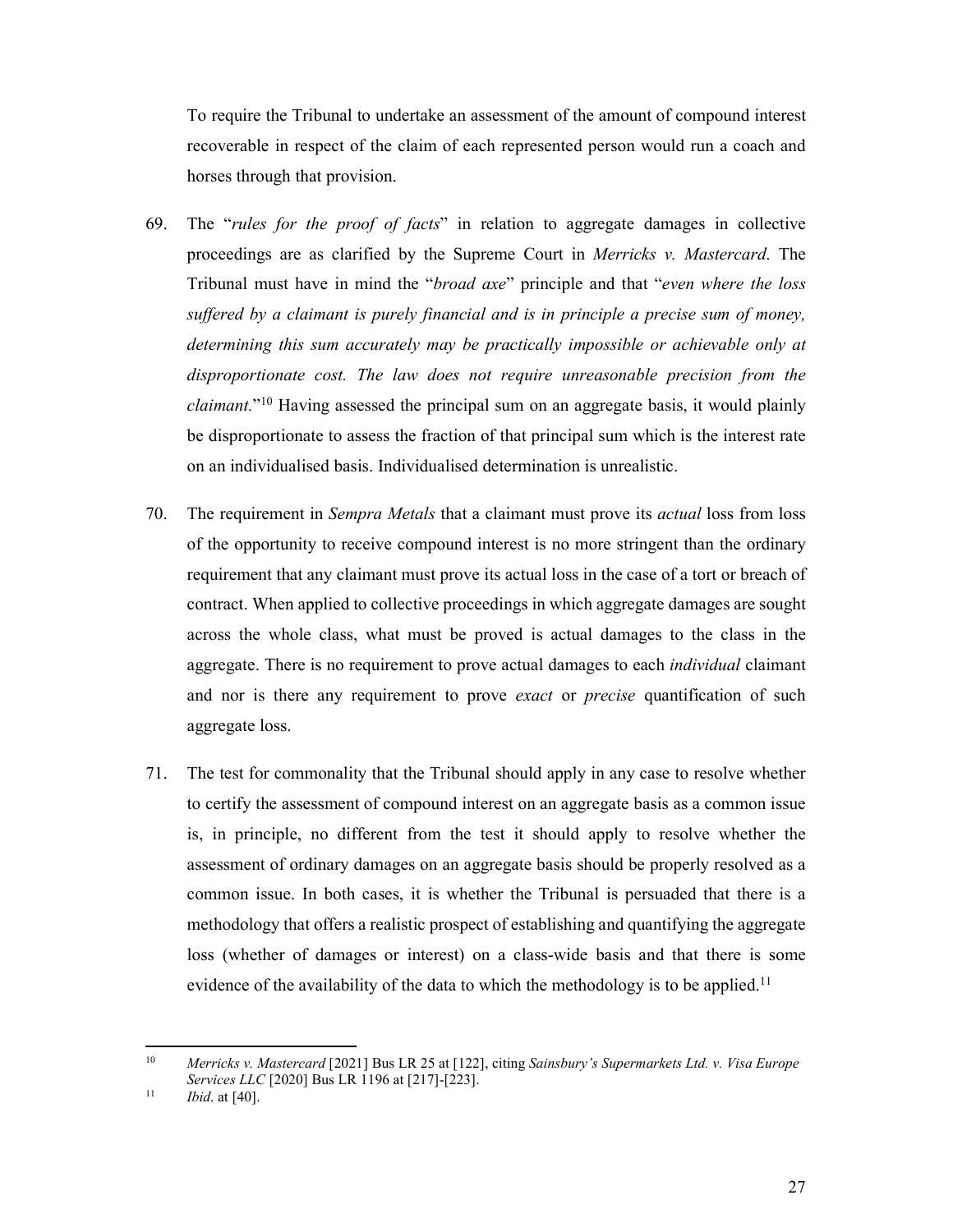- 72. Similarly, the test the Tribunal should apply in determining whether it is suitable that compound interest should be resolved on a collective basis is the same test of relative suitability that applies more generally.<sup>12</sup> In this regard, there can be little doubt that, having awarded damages on an aggregate basis, it would be more suitable to resolve the extent of compound interest due on such sums to each of the many thousands of individual class members on a collective, rather than an individual, basis.
- 73. In section IV.B of Bernheim 3, Professor Bernheim clarifies his proposed approach to assessment of compound interest on a class-wide basis. In its Claim Form, the O'Higgins PCR has reserved the right to ask for the creation of sub-classes in due course in order to apply the appropriate methodology.<sup>13</sup>

# **G. DEFUNCT COMPANIES AND DECEASED PERSONS**

- 74. At paragraph 113, the Respondents seek to incorporate by reference arguments made by the respondents to the *Merricks* and *Trucks* collective proceedings that the class definitions in those cases should exclude defunct companies and dead persons. As the Respondents do not elaborate the arguments themselves, and to avoid a risk of inconsistent judgments, the Tribunal is invited to give the parties to the present proceedings an opportunity to make submissions on the effect of any judgment of the Tribunal in those other cases before deciding this issue.
- 75. As to defunct companies:
	- (1) The Respondents are incorrect to maintain in paragraphs 115 and 116 of the Rejoinder that civil claims commenced by a defunct company are a nullity if by that they mean that such claims cannot be commenced or continued. As the notes in the White Book 2021 state:

"*If it is discovered, after proceedings have been commenced, that a company named as a party has been dissolved or struck off the Companies Register, the court has a discretion to stay the proceedings pending an application to the Companies Court for the restoration of the company to the Register under (what is now) s.1029 of the Companies Act 2006 (*Steans Fashions Ltd v Legal & General Assurance Society Ltd *[1995] 1 B.C.L.C. 332). Section 1032 of the Act provides that an order* 

 $12 \,$ 

<sup>&</sup>lt;sup>12</sup> *Ibid.* at [56].<br><sup>13</sup> Re-Amended Collective Proceedings Claim Form, fn. 7.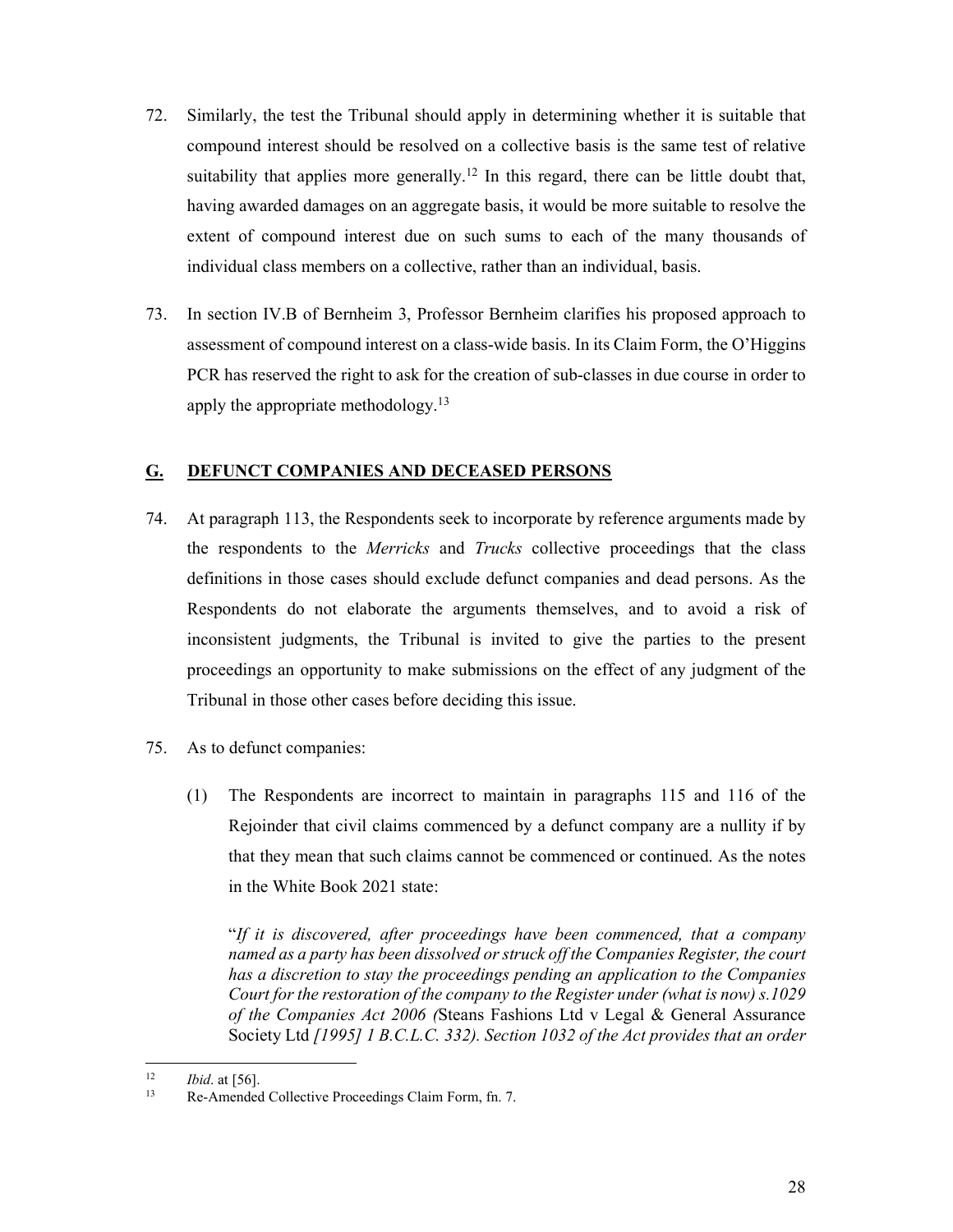*of restoration may (according to its terms) retrospectively validate any claim which was purportedly commenced by the company after it had been dissolved or struck off (*Joddrell v Peaktone Ltd *[2012] EWCA Civ 1035; [2013] 1 All E.R. 13).*"14

- (2) Accordingly, a claim by a defunct company may retrospectively be validated by its restoration to the register (within the prescribed time limits for such application<sup>15</sup>).
- (3) Further, it is conceivable that a company which is now defunct may have assigned the benefit of its claim to another prior to its dissolution. Its dissolution would not in principle affect a legal assignee's ability to claim for its loss.
- (4) To clarify the position in relation to defunct companies and the proposed claim, the O'Higgins PCR asks that the following paragraph be added to the CPO:

"*Where a company which falls within the Class Definition has been dissolved, the provisions in paragraphs [X] of this Order on opting out and opting in are modified such that the time specified for the purpose of assessing whether the company as a person satisfying the Class Definition is domiciled within or outside the UK is immediately prior to its dissolution.*"

- (5) If it becomes necessary to estimate the number of defunct companies within the proposed class, there are methods of doing so: see Breedon 3, paragraph 6.10.
- 76. As to deceased persons:
	- (1) The O'Higgins PCR anticipates that only a negligible proportion of the members of the proposed class would be individuals domiciled in the UK, so the exclusion of such persons who are now deceased would be unlikely to make a significant difference. If necessary, the Respondents' own client data could be used to assess this: see Breedon 3, paragraph 6.10.
	- (2) However, in an attempt to avoid any issue as to whether the estates of deceased persons may benefit from the proposed claim, the O'Higgins PCR asks that the following paragraph be added to the CPO:

"*Where someone who falls within the Class Definition is deceased:* 

<sup>-</sup><sup>14</sup> White Book 2021, para. 19.8.4.<br><sup>15</sup> As to UK companies, see Comp

As to UK companies, see Companies Act 2006, ss. 1024(4) and 1030.